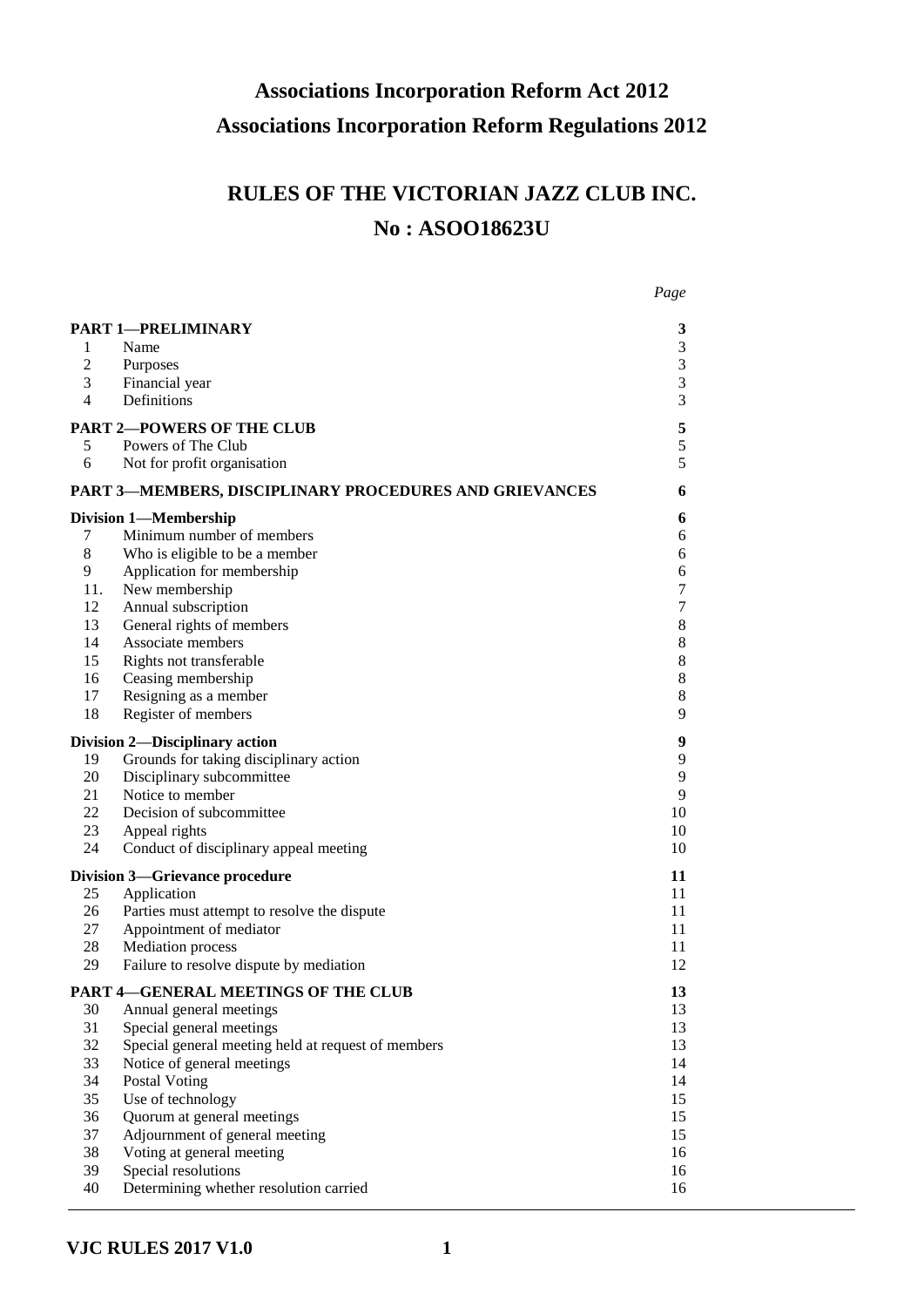| 41 | Minutes of general meeting                                    | 18 |
|----|---------------------------------------------------------------|----|
|    | <b>PART 5-COMMITTEE</b>                                       | 19 |
|    | <b>Division 1-Powers of Committee</b>                         | 19 |
| 42 | Role and powers                                               | 19 |
| 43 | Delegation                                                    | 19 |
|    | Division 2—Composition of Committee and duties of members     | 20 |
| 44 | <b>Composition of Committee</b>                               | 20 |
| 45 | <b>General Duties</b>                                         | 20 |
| 46 | President and Vice-President                                  | 21 |
| 47 | Secretary                                                     | 21 |
| 48 | Treasurer                                                     | 21 |
|    | Division 3—Election of Committee members and tenure of office | 22 |
| 49 | Who is eligible to be a Committee member                      | 22 |
| 50 | Positions to be declared vacant                               | 22 |
| 51 | <b>Nominations</b>                                            | 23 |
| 52 | Election of President etc.                                    | 23 |
| 53 | Election of ordinary members                                  | 23 |
| 54 | <b>Ballot</b>                                                 | 24 |
| 55 | Term of office                                                | 24 |
| 56 | Vacation of office                                            | 25 |
| 57 | Filling casual vacancies                                      | 25 |
|    | <b>Division 4—Meetings of Committee</b>                       | 25 |
| 58 | Meetings of Committee                                         | 25 |
| 59 | Notice of meetings                                            | 25 |
| 60 | <b>Urgent</b> meetings                                        | 25 |
| 61 | Procedure and order of business                               | 26 |
| 62 | Use of technology                                             | 26 |
| 63 | Quorum                                                        | 27 |
| 64 | Voting                                                        | 27 |
| 65 | Conflict of interest                                          | 27 |
| 66 | Minutes of meeting                                            | 27 |
| 67 | Leave of absence                                              | 28 |
|    | <b>PART 6-FINANCIAL MATTERS</b>                               | 29 |
| 68 | Source of funds                                               | 29 |
| 69 | Management of funds                                           | 29 |
| 70 | Financial records                                             | 29 |
| 71 | Financial statements                                          | 30 |
|    | <b>PART 7-GENERAL MATTERS</b>                                 | 31 |
| 72 | Common seal                                                   | 31 |
| 73 | Registered address                                            | 31 |
| 74 | Notice requirements                                           | 31 |
| 75 | Custody and inspection of books and records                   | 31 |
| 76 | Winding up and cancellation                                   | 32 |
| 77 | <b>Alteration of Rules</b>                                    | 32 |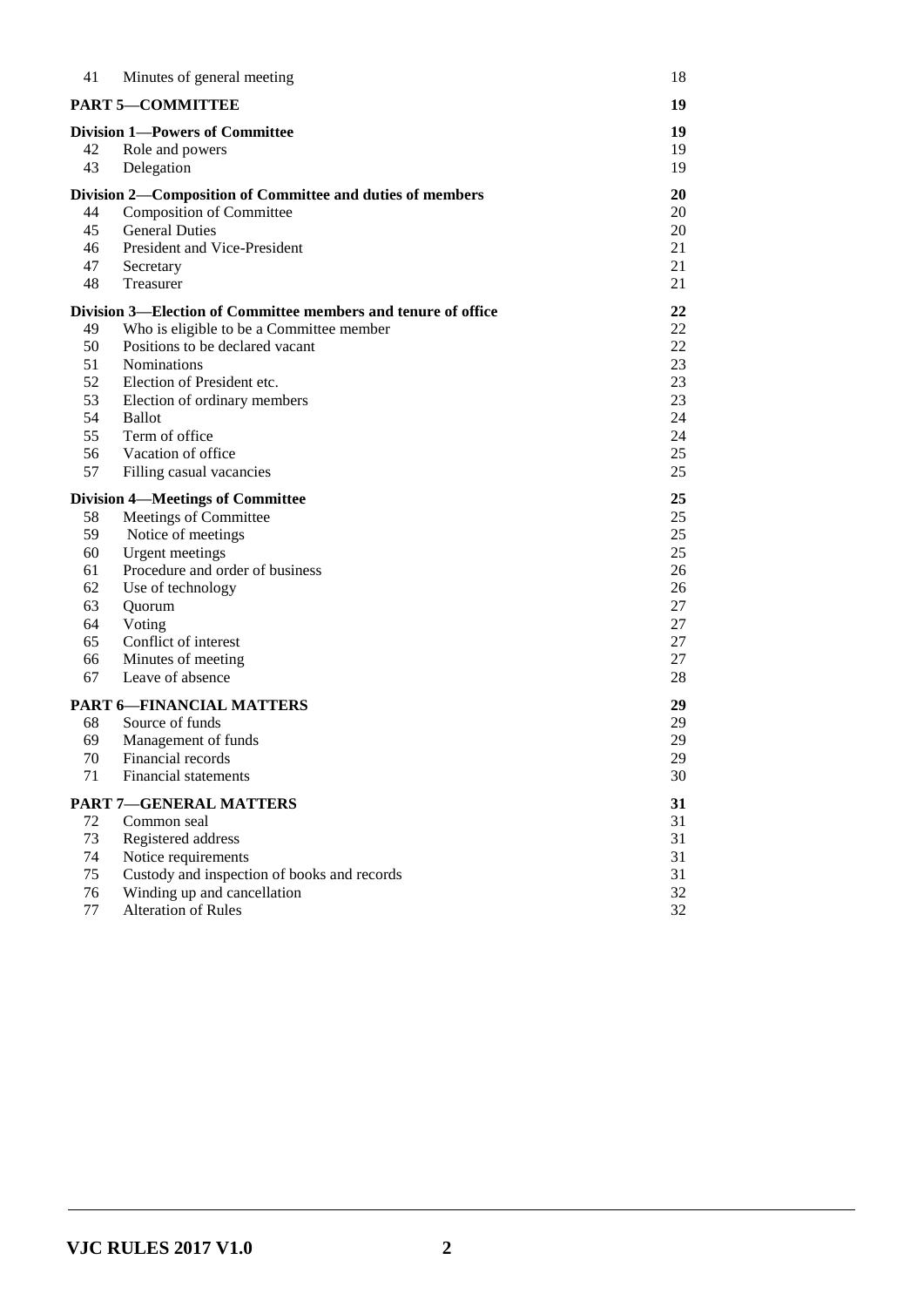## **PART 1—PRELIMINARY**

#### **1 Name**

The name of the incorporated Club is "The Victorian Jazz Club Incorporated" and in these Rules will hereinafter be referred to as "the Club".

#### **2 Purposes**

The purposes of the Club are :

- (1) To encourage and facilitate the performance of jazz music.
- (2) To encourage young persons to perform and enjoy hearing jazz music.
- (3) To organise functions for the performance of jazz music.
- (4) To purchase or hire premises required for the meetings and activities of the club.
- (5) To purchase or hire all equipment required for the conduct of the activities of the club.
- (6) To raise money to finance the activities of the Club by annual subscription fees, charging entry fees to events, the conduct of raffles and appeals, arranging sponsorship and by borrowing money.
- (7) To arrange for the manufacture and/or sale of merchandise relevant to the activities of the Club and to authorize other persons to sell merchandise in Club with the conduct of those activities.
- (8) To publish a periodical newsletter and other publications.
- (9) To support other organisations involved in the performance or promotion of jazz music by financial or other forms of assistance;
- (10) To undertake all other activities or undertakings that are incidental to the abovementioned purposes.

#### **3 Financial year**

The financial year of the Club is each period of 12 months ending on the  $30<sup>th</sup>$  of April.

## **4 Definitions**

In these Rules—

*absolute majority*, of the Committee, means a majority of the committee members currently holding office and entitled to vote at the time (as distinct from a majority of committee members present at a committee meeting);

*associate member* means a member referred to in rule 14(1);

- *Chairperson*, of a general meeting or committee meeting, means the person chairing the meeting as required under rule 46;
- *Committee* means the Committee having management of the business of the Club ;
- *committee meeting* means a meeting of the Committee held in accordance with these Rules;
- *committee member* means a member of the Committee elected or appointed under Division 3 of Part 5;
- *disciplinary appeal meeting* means a meeting of the members of the Club convened under rule 23(3);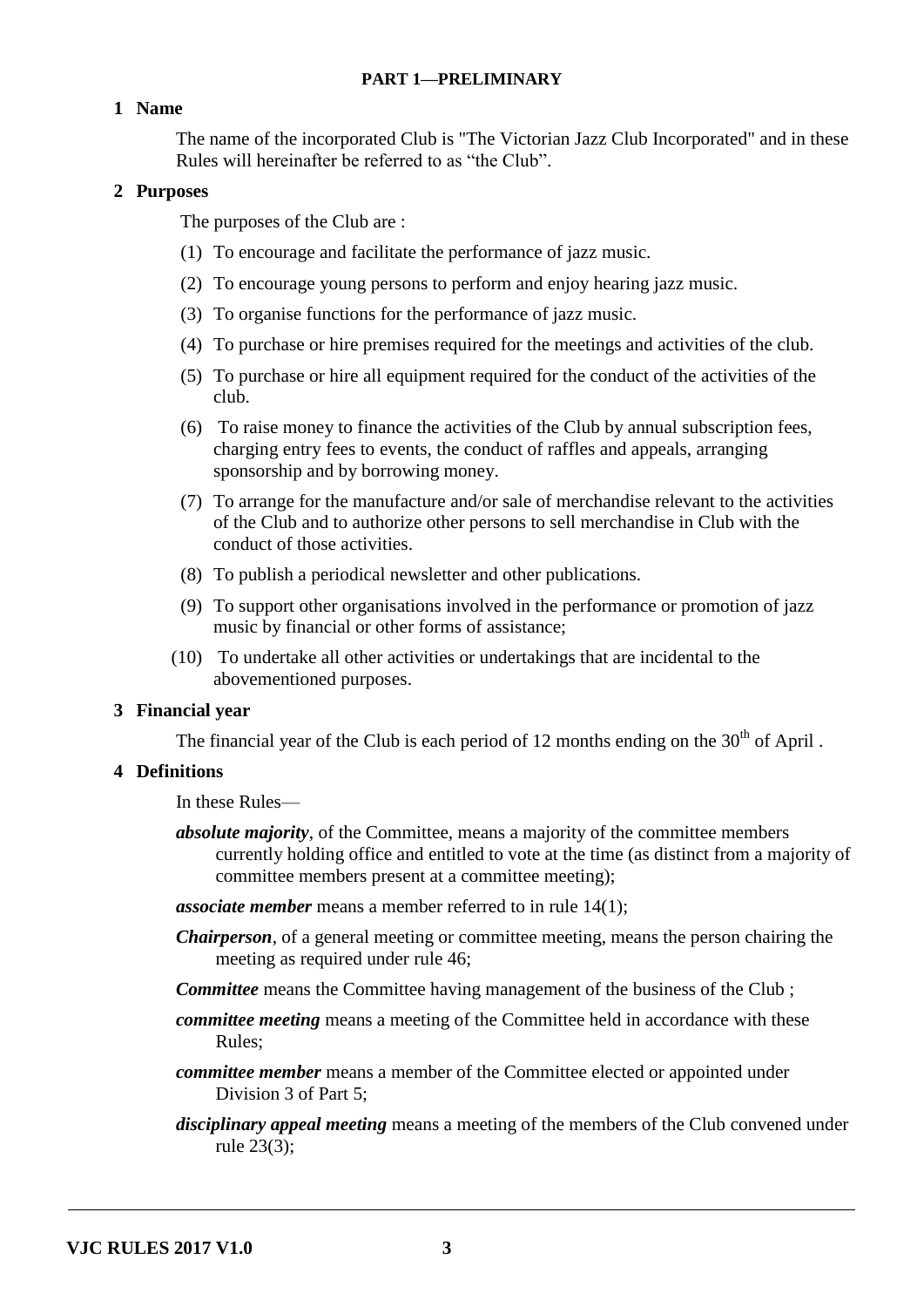- *disciplinary meeting* means a meeting of the Committee convened for the purposes of rule 22;
- *disciplinary subcommittee* means the subcommittee appointed under rule 20;
- *financial year* means the 12 month period specified in rule 3;
- *general meeting* means a general meeting of the members of the Club convened in accordance with Part 4 and includes an annual general meeting, a special general meeting and a disciplinary appeal meeting;
- *member* means a member of the Club:
- *member entitled to vote* means a member who under rule 13(2) is entitled to vote at a general meeting;
- *special resolution* means a resolution that requires not less than three-quarters of the members voting at a general meeting, whether in person or by postal vote, to vote in favour of the resolution;
- *the Act* means the **Associations Incorporation Reform Act 2012** and includes any regulations made under that Act;
- *the Registrar* means the Registrar of Incorporated Associations.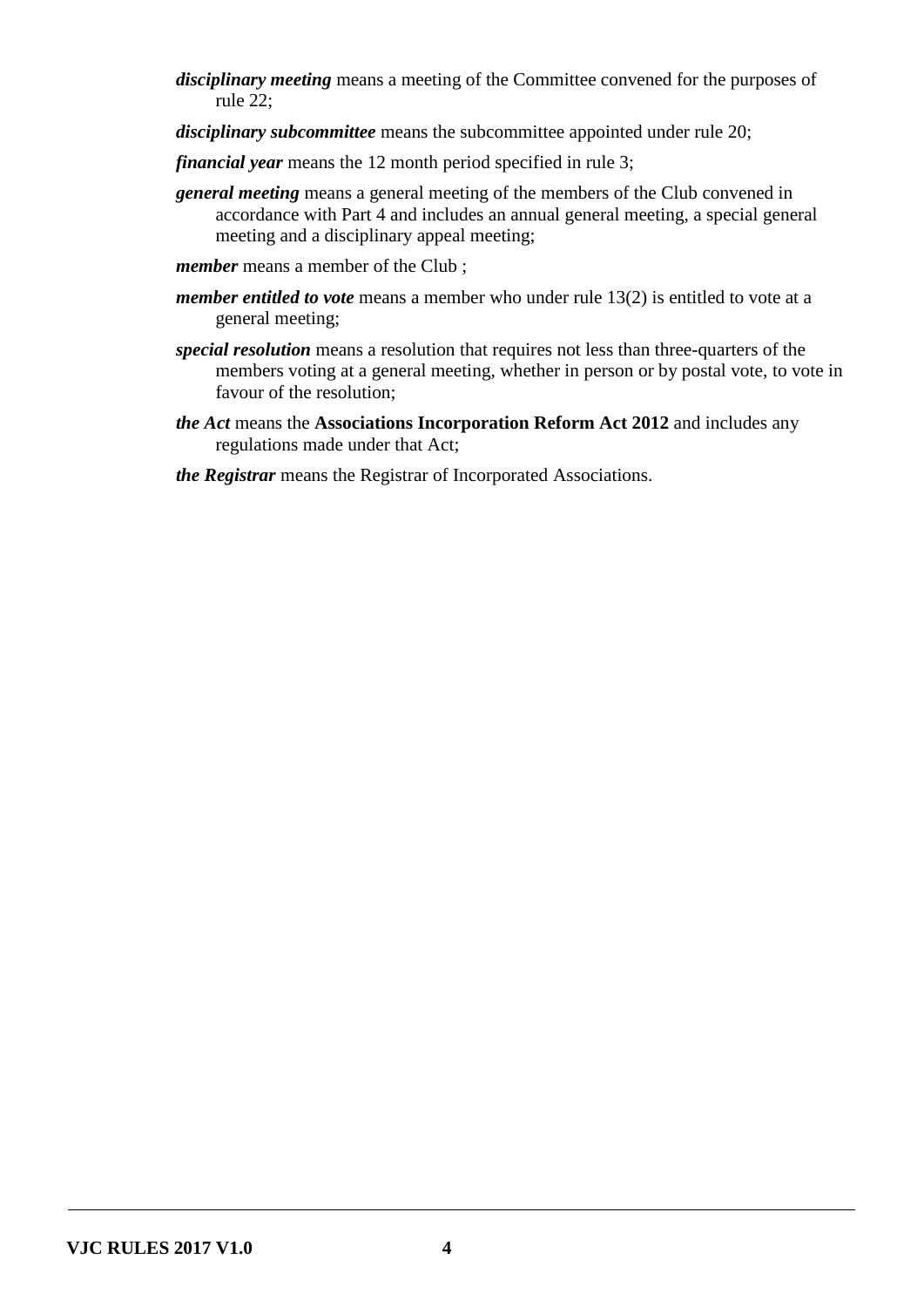# **PART 2—POWERS OF THE CLUB**

# **5 Powers of The Club**

- (1) Subject to the Act, the Club has power to do all things incidental or conducive to achieve its purposes.
- (2) Without limiting subrule (1), the Club may—
	- (a) acquire, hold and dispose of real or personal property;
	- (b) open and operate accounts with financial institutions;
	- (c) invest its money in any security in which trust monies may lawfully be invested;
	- (d) raise and borrow money on any terms and in any manner as it thinks fit;
	- (e) secure the repayment of money raised or borrowed, or the payment of a debt or liability;
	- (f) appoint agents to transact business on its behalf;
	- (g) enter into any other contract it considers necessary or desirable.
- (3) The Club may only exercise its powers and use its income and assets (including any surplus) for its purposes.

#### **6 Not for profit organisation**

- (1) The Club must not distribute any surplus, income or assets directly or indirectly to its members.
- (2) Subrule (1) does not prevent the Club from paying a member—
	- (a) reimbursement for expenses properly incurred by the member; or
	- (b) for goods or services provided by the member—

if this is done in good faith on terms no more favourable than if the member was not a member.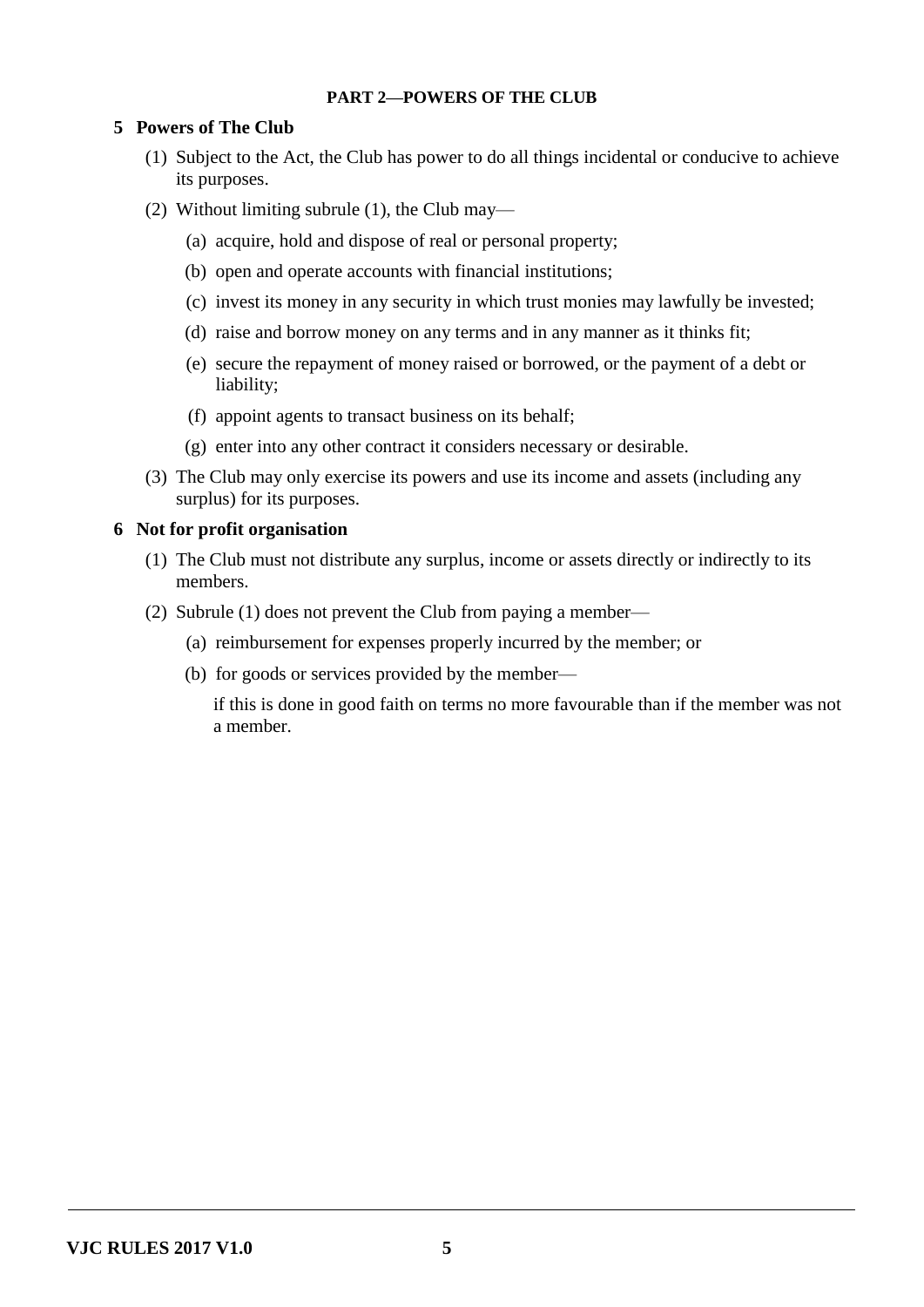## **PART 3—MEMBERS, DISCIPLINARY PROCEDURES AND GRIEVANCES**

#### **Division 1—Membership**

#### **7 Minimum number of members**

The Club must have at least 16 members.

#### **8 Who is eligible to be a member**

Any person who supports the purposes of the Club is eligible for membership.

#### **9 Application for membership**

- (1) To apply to become a member of the Club , a person must submit a written application to a committee member stating that the person—
	- (a) wishes to become a member of the Club and
	- (b) supports the purposes of the Club; and
	- (c) agrees to comply with these Rules.
- (2) The application—
	- (a) must be signed by the applicant; and
	- (b) may be accompanied by the joining fee.
- (3) Proof of membership of the Club shall be of a manner decided upon by the Committee from time to time.
- (4) Financial members only will be admitted to Club functions, and non- members may be admitted at the discretion of the Committee provided that they have paid an admission fee charged for such functions, and provided that they are not at that time behaving in a manner unbefitting a member of the Club.
- (5) Life Members

Any person who has served on the Committee for a total of ten (10) years becomes a Life Member. Other Life Memberships may be conferred by seventy-five percent of members voting in favour at an Annual General Meeting. Life Membership provides for all the benefits due to a member without payment of an annual subscription**.**

Any spouse or partner of a Life Member is automatically entitled to membership without payment of an annual subscription, and will be issued with a single membership card.

Life Members are to be given free admission to the Club's Functions, except where there is a food/liquor component included, in which case food/liquor component will be payable. This privilege does not extend to spouse/partner of Life Members, who will be admitted at the member's price.

(6) Single Members:

This classification of membership applies to an adult person whose benefits include receipt of the Club's publications, the right to vote at general meetings, the right to nominate for a position in the Committee and the right to attend the Club's functions at the member's price.

(7) Family Members:

This classification of membership applies to an adult person and that person's partner or spouse whose benefits include receipt of one copy of the Club's publications, the right to vote at general meetings, the right to nominate for positions on the Committee and the right to attend the Club's functions at the member's price. Additionally, their full-time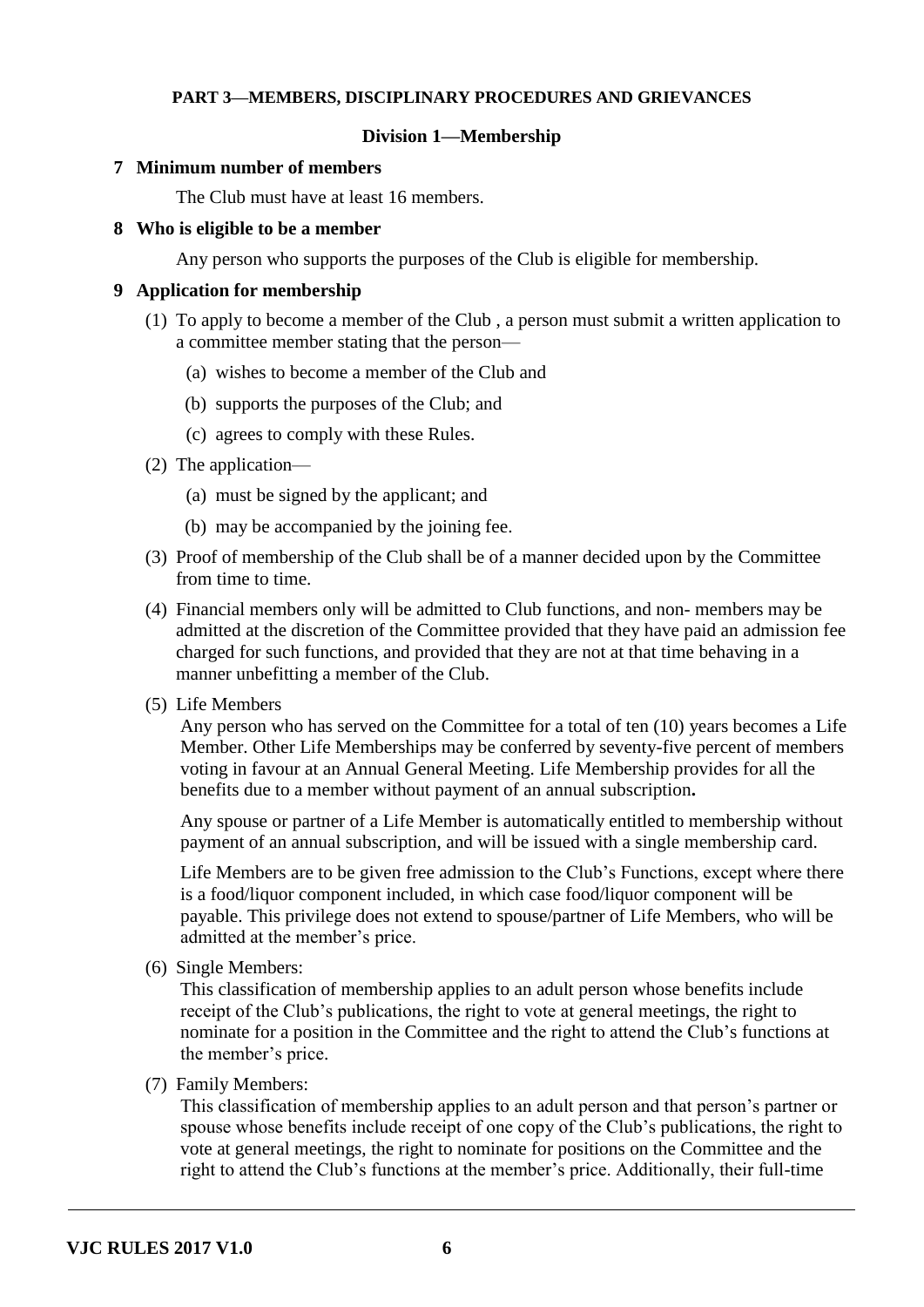student children not yet 25 years of age are also considered members but do not have voting rights, nor may they occupy positions on the Committee.

(8) Subscribers:

This classification of membership applies to any person or organisation whose benefits are limited to receipt of the Club's publications. Subscribers do not have the right to vote at general meetings, may not occupy a position on the Committee and may enter the Club's functions at the non-member price

(9) Honorary Membership:

Nothing herein shall prevent the conferring by the Committee of Honorary Membership on any persons. Such membership shall carry all the benefits of financial membership, excepting the honorary members shall not be permitted to vote at general meetings and cannot occupy a position on the Committee. Honorary membership shall be renewable annually and for sufficient cause may be cancelled at any time by the Committee.

- (10) Consideration of application—
	- (a) As soon as practicable after an application for membership is received, a subcommittee appointed by the Committee must decide whether to accept or reject the application; and
	- (b) If the subcommittee rejects the application, it must return any money accompanying the application to the applicant; and
	- (c) No reason need be given for the rejection of an application.

#### **11. New membership**

- (1) If an application for membership is approved by the subcommittee—
	- (a) the designated Membership Officer must, as soon as practicable, enter the name and address of the new member, and the date of becoming a member, in the register of members; and
	- (b) a new membership card will be issued as soon as practicable.
- (2) A person becomes a member of the Club and, subject to rule 13(2), is entitled to exercise his or her rights of membership from the date, whichever is the later, on which—
	- (a) the subcommittee approves the person's membership; or
	- (b) the person pays the joining fee.

#### **12 Annual subscription**

- (1) The committee shall determine—
	- (a) the amount of the annual subscription for the following financial year, to be presented for approval at the Annual general meeting; and
	- (b) the date for payment of the annual subscription.
- (2) The Club may determine that a lower annual subscription is payable by associate members.
- (3) The Club may determine that any new member who joins after the start of a financial year must, for that financial year, pay a fee equal to—
	- (a) the full annual subscription; or
	- (b) a pro rata annual subscription based on the remaining part of the calendar year; or
	- (c) a fixed amount determined from time to time by the Club.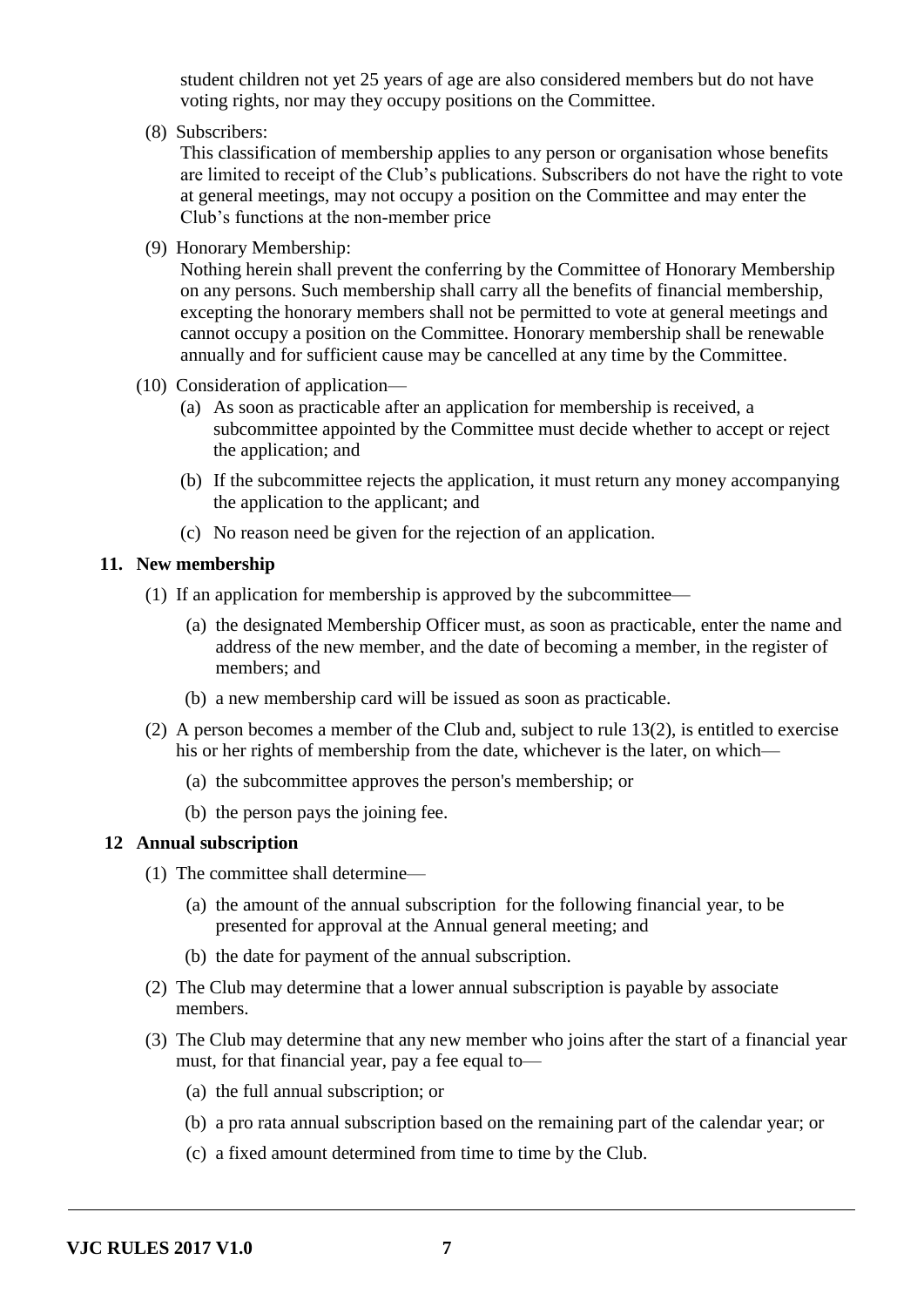(3) The rights of a member (including the right to vote) who has not paid the annual subscription by the due date are suspended until the subscription is paid.

# **13 General rights of members**

- (1) A member of the Club who is entitled to vote has the right—
	- (a) to receive notice of general meetings and of proposed special resolutions in the manner and time prescribed by these Rules; and
	- (b) to submit items of business for consideration at a general meeting; and
	- (c) to attend and be heard at general meetings; and
	- (d) to vote at a general meeting; and
	- (e) to have access to the minutes of general meetings and other documents of the Club as provided under rule 75; and
	- (f) to inspect the register of members subject to rule 75(2).
- (2) A member is entitled to vote if—
	- (a) the member is a member other than an associate member; and
	- (b) more than 10 business days have passed since he or she became a member of the Club ; and
	- (c) the member's membership rights are not suspended for any reason.

# **14 Associate members**

- (1) Associate members of the Club include—
	- (a) any members under the age of 15 years; and
	- (b) any other category of member as determined by special resolution at a general meeting.
- (2) An associate member must not vote but may have other rights as determined by the Committee or by resolution at a general meeting.

# **15 Rights not transferable**

The rights of a member are not transferable and end when membership ceases.

## **16 Ceasing membership**

- (1) The membership of a person ceases on resignation, expulsion or death.
- (2) If a person ceases to be a member of the Club, the Secretary must, as soon as practicable, enter the date the person ceased to be a member in the register of members.

## **17 Resigning as a member**

- (1) A member may resign by notice in writing given to the Club .
- (2) A member is taken to have resigned if—
	- (a) the member's annual subscription is more than 12 months in arrears; or
	- (b) where no annual subscription is payable—
		- (i) the Secretary has made a written request to the member to confirm that he or she wishes to remain a member; and
		- (ii) the member has not, within 3 months after receiving that request, confirmed in writing that he or she wishes to remain a member.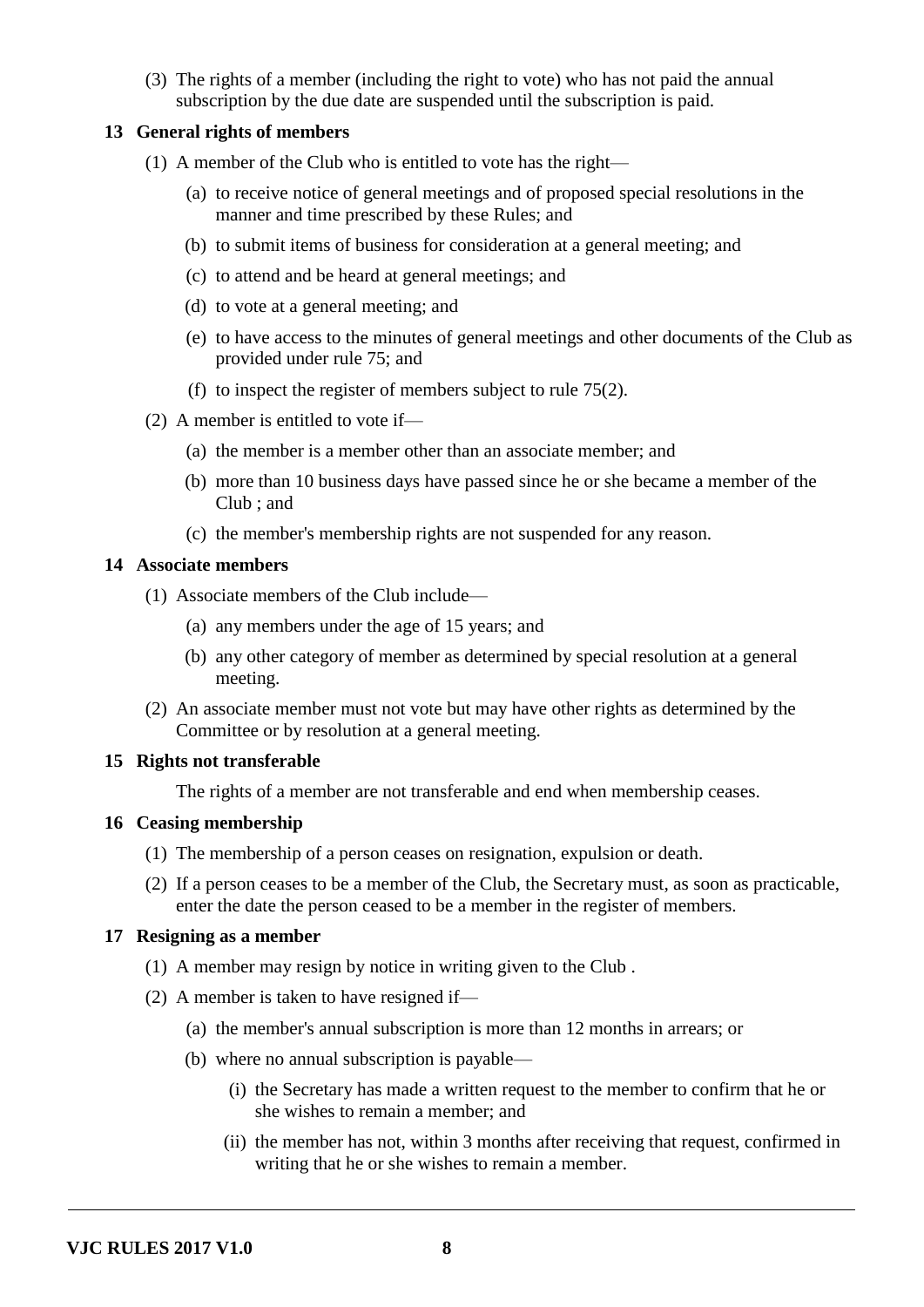# **18 Register of members**

- (1) The Secretary must keep and maintain a register of members that includes—
	- (a) for each current member—
		- (i) the member's name;
		- (ii) the address for notice last given by the member;
		- (iii) the date of becoming a member;
		- (iv) if the member is an associate member, a note to that effect;
		- (v) any other information determined by the Committee; and
	- (b) for each former member, the date of ceasing to be a member.

# **Division 2—Disciplinary action**

## **19 Grounds for taking disciplinary action**

The Club may take disciplinary action against a member in accordance with this Division if it is determined that the member—

- (a) has failed to comply with these Rules; or
- (b) refuses to support the purposes of the Club; or
- (c) has engaged in conduct prejudicial to the Club

## **20 Disciplinary subcommittee**

- (1) If the Committee is satisfied that there are sufficient grounds for taking disciplinary action against a member, the Committee must appoint a disciplinary subcommittee to hear the matter and determine what action, if any, to take against the member.
- (2) The members of the disciplinary subcommittee—
	- (a) may be Committee members, members of the Club or anyone else; but
	- (b) must not be biased against, or in favour of, the member concerned.

## **21 Notice to member**

- (1) Before disciplinary action is taken against a member, the Secretary must give written notice to the member—
	- (a) stating that the Club proposes to take disciplinary action against the member; and
	- (b) stating the grounds for the proposed disciplinary action; and
	- (c) specifying the date, place and time of the meeting at which the disciplinary subcommittee intends to consider the disciplinary action (the *disciplinary meeting*); and
	- (d) advising the member that he or she may do one or both of the following—
		- (i) attend the disciplinary meeting and address the disciplinary subcommittee at that meeting;
		- (ii) give a written statement to the disciplinary subcommittee at any time before the disciplinary meeting; and
	- (e) setting out the member's appeal rights under rule 23.
- (2) The notice must be given no earlier than 28 days, and no later than 14 days, before the disciplinary meeting is held.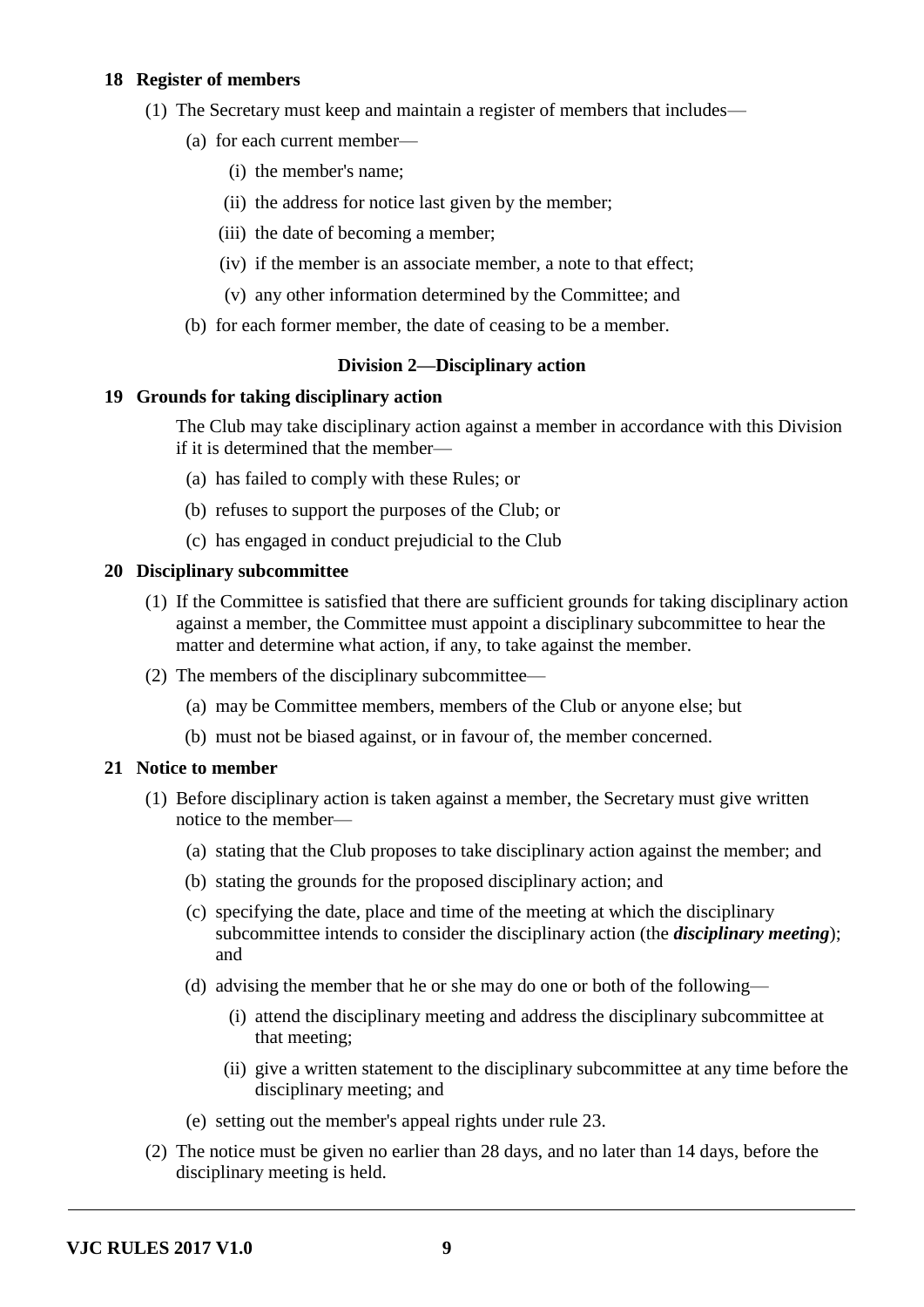# **22 Decision of subcommittee**

- (1) At the disciplinary meeting, the disciplinary subcommittee must—
	- (a) give the member an opportunity to be heard; and
	- (b) consider any written statement submitted by the member.
- (2) After complying with subrule (1), the disciplinary subcommittee may—
	- (a) take no further action against the member; or
	- (b) subject to subrule (3)—
		- (i) reprimand the member; or
		- (ii) suspend the membership rights of the member for a specified period; or
		- (iii) expel the member from the Club .
- (3) The disciplinary subcommittee may not fine the member.
- (4) The suspension of membership rights or the expulsion of a member by the disciplinary subcommittee under this rule takes effect immediately after the vote is passed.

#### **23 Appeal rights**

- (1) A person whose membership rights have been suspended or who has been expelled from the Club under rule 22 may give notice to the effect that he or she wishes to appeal against the suspension or expulsion.
- (2) The notice must be in writing and given—
	- (a) to the disciplinary subcommittee immediately after the vote to suspend or expel the person is taken; or
	- (b) to the Secretary not later than 48 hours after the vote.
- (3) If a person has given notice under subrule (2), a disciplinary appeal meeting must be convened by the Committee as soon as practicable, but in any event not later than 21 days, after the notice is received.
- (4) Notice of the disciplinary appeal meeting must be given to each member of the Club who is entitled to vote as soon as practicable and must—
	- (a) specify the date, time and place of the meeting; and
	- (b) state—
		- (i) the name of the person against whom the disciplinary action has been taken; and
		- (ii) the grounds for taking that action; and
		- (iii) that at the disciplinary appeal meeting the members present must vote on whether the decision to suspend or expel the person should be upheld or revoked.

#### **24 Conduct of disciplinary appeal meeting**

- (1) At a disciplinary appeal meeting—
	- (a) no business other than the question of the appeal may be conducted; and
	- (b) the Committee must state the grounds for suspending or expelling the member and the reasons for taking that action; and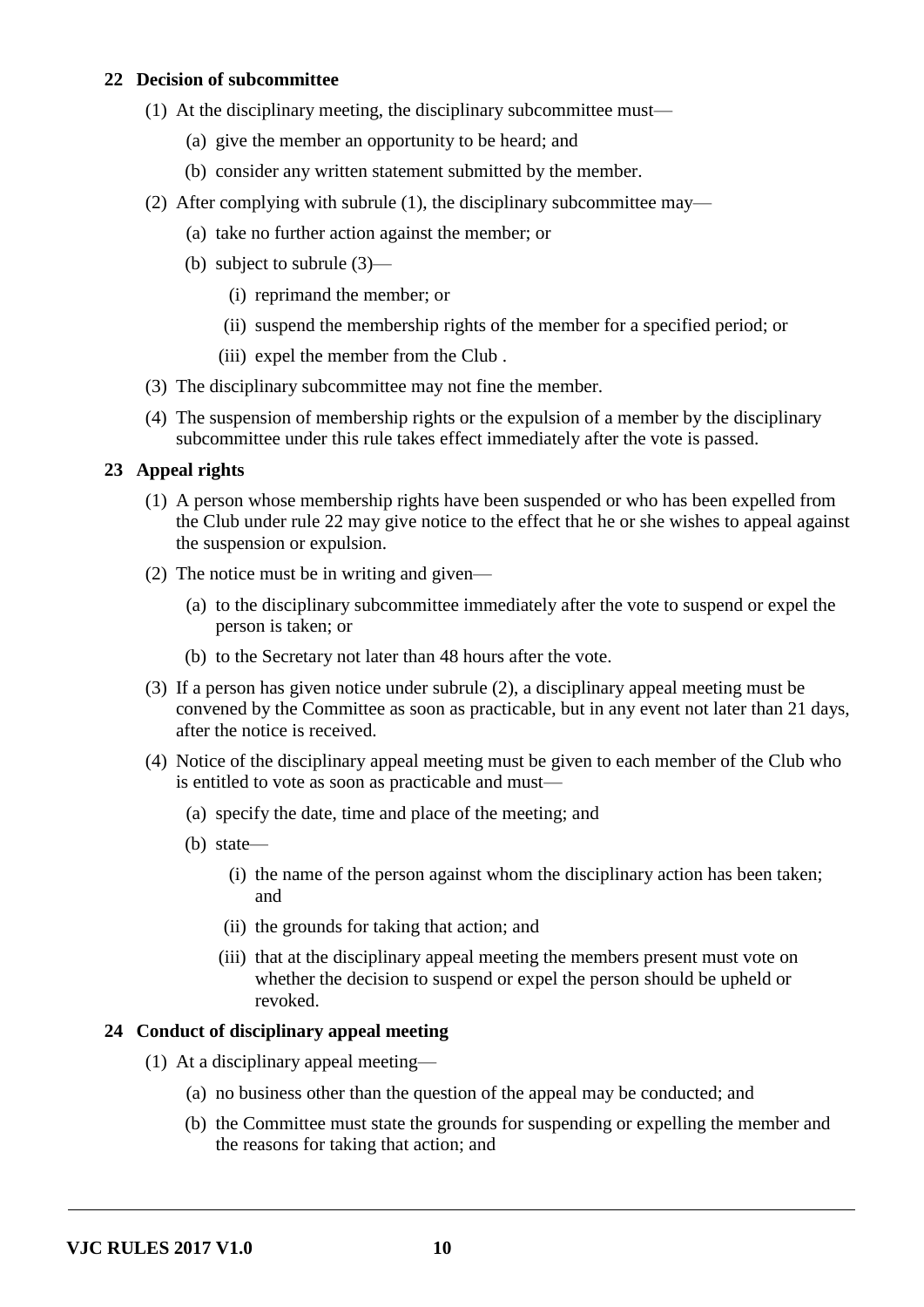- (c) the person whose membership has been suspended or who has been expelled must be given an opportunity to be heard.
- (2) After complying with subrule (1), the members present and entitled to vote at the meeting must vote by secret ballot on the question of whether the decision to suspend or expel the person should be upheld or revoked.
- (3) The decision is upheld if not less than three quarters of the members voting at the meeting vote in favour of the decision.

# **Division 3—Grievance procedure**

# **25 Application**

- (1) The grievance procedure set out in this Division applies to disputes under these Rules between—
	- (a) a member and another member;
	- (b) a member and the Committee;
	- (c) a member and the Club.
- (2) A member must not initiate a grievance procedure in relation to a matter that is the subject of a disciplinary procedure until the disciplinary procedure has been completed.

## **26 Parties must attempt to resolve the dispute**

The parties to a dispute must attempt to resolve the dispute between themselves within 14 days of the dispute coming to the attention of each party.

## **27 Appointment of mediator**

- (1) If the parties to a dispute are unable to resolve the dispute between themselves within the time required by rule 26, the parties must within 10 days—
	- (a) notify the Committee of the dispute; and
	- (b) agree to or request the appointment of a mediator; and
	- (c) attempt in good faith to settle the dispute by mediation.
- (2) The mediator must be—
	- (a) a person chosen by agreement between the parties; or
	- (b) in the absence of agreement—
		- (i) if the dispute is between a member and another member—a person appointed by the Committee; or
		- (ii) if the dispute is between a member and the Committee or the Club —a person appointed or employed by the Dispute Settlement Centre of Victoria.
- (3) A mediator appointed by the Committee may be a member or former member of the Club but in any case must not be a person who—
	- (a) has a personal interest in the dispute; or
	- (b) is biased in favour of or against any party.

## **28 Mediation process**

- (1) The mediator to the dispute, in conducting the mediation, must—
	- (a) give each party every opportunity to be heard; and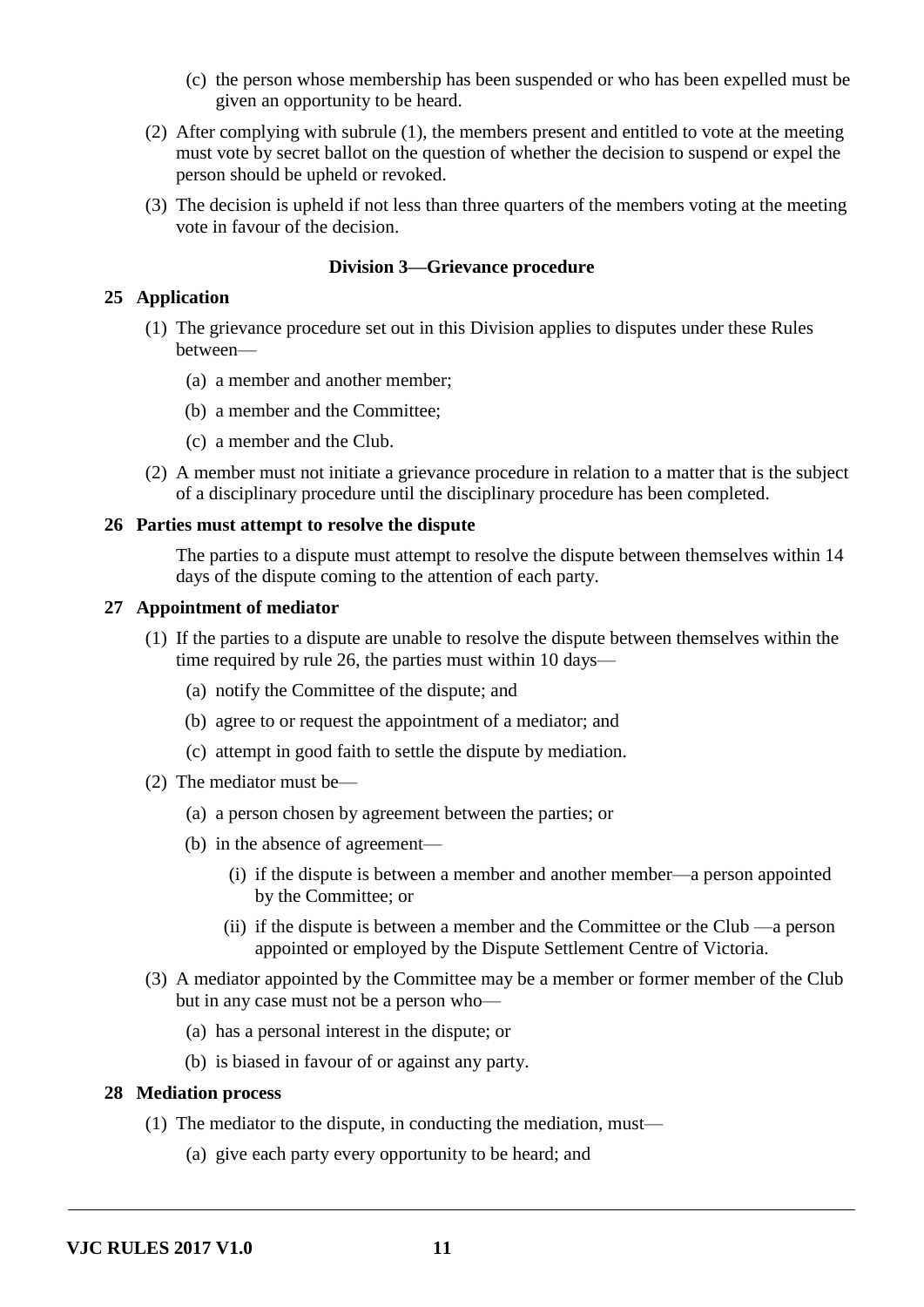- (b) allow due consideration by all parties of any written statement submitted by any party; and
- (c) ensure that natural justice is accorded to the parties throughout the mediation process.
- (2) The mediator must not determine the dispute.

# **29 Failure to resolve dispute by mediation**

If the mediation process does not resolve the dispute, the parties may seek to resolve the dispute in accordance with the Act or otherwise at law.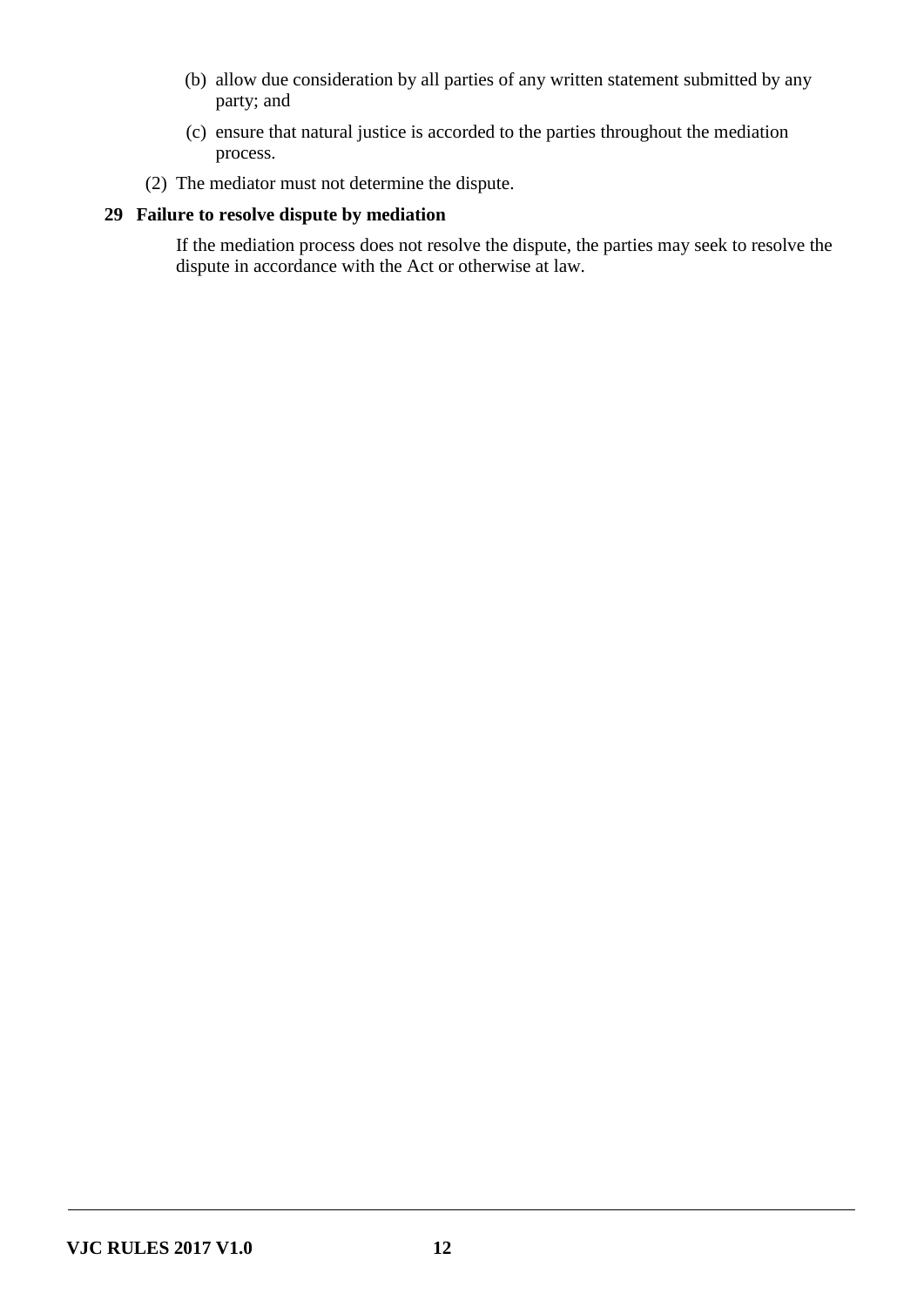#### **PART 4—GENERAL MEETINGS OF THE CLUB**

#### **30 Annual general meetings**

- (1) The Committee must convene an annual general meeting of the Club to be held within 5 months after the end of each financial year.
- (2) Despite subrule (1), the Club may hold its first annual general meeting at any time within 18 months after its incorporation.
- (3) The Committee may determine the date, time and place of the annual general meeting.
- (4) The ordinary business of the annual general meeting is as follows—
	- (a) to confirm the minutes of the previous annual general meeting and of any special general meeting held since then; and
	- (b) to receive and consider—
		- (i) the annual report of the Committee on the activities of the Club during the preceding financial year; and
		- (ii) the financial statements of the Club for the preceding financial year submitted by the Committee in accordance with Part 7 of the Act; and
	- (c) to elect the members of the Committee; and
	- (d) to confirm or vary the amounts of the annual subscription.
- (5) The annual general meeting may also conduct any other business of which notice has been given in accordance with these Rules.

#### **31 Special general meetings**

- (1) In addition to the Annual General meeting there will be one general meeting held not sooner than five months after the last Annual General Meeting, and no later than seven months after the last Annual General Meeting.
- (2) Any general meeting of the Club, other than an annual general meeting or a disciplinary appeal meeting, is a special general meeting.
- (3) The Committee may convene a special general meeting whenever it thinks fit.
- (4) No business other than that set out in the notice under rule 33 may be conducted at the meeting.

## **32 Special general meeting held at request of members**

- (1) The Committee must convene a special general meeting if a request to do so is made in accordance with subrule (2) by at least 5 % of the number of members eligible to vote as per rule 9.
- (2) A request for a special general meeting must—
	- (a) be in writing; and
	- (b) state the business to be considered at the meeting and any resolutions to be proposed; and
	- (c) include the names and signatures of the members requesting the meeting; and
	- (d) be given to the Secretary.
- (3) If the Committee does not convene a special general meeting within one month after the date on which the request is made, the members making the request (or any of them) may convene the special general meeting.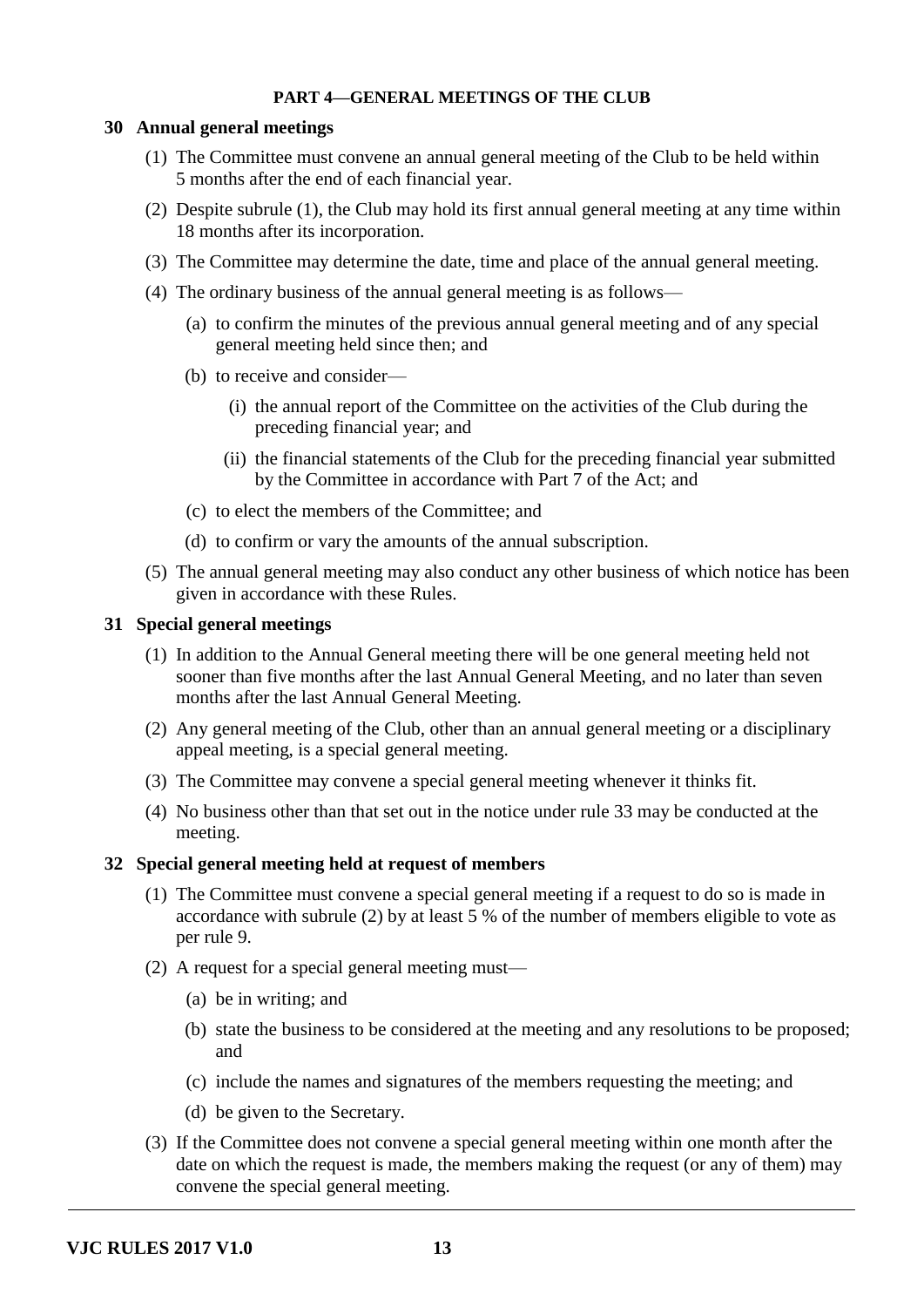- (4) A special general meeting convened by members under subrule (3)—
	- (a) must be held within 3 months after the date on which the original request was made; and
	- (b) may only consider the business stated in that request.
- (5) The Club must reimburse all reasonable expenses incurred by the members convening a special general meeting under subrule (3).

#### **33 Notice of general meetings**

- (1) The Secretary (or, in the case of a special general meeting convened under rule 32(3), the members convening the meeting) must give to each member of the Club—
	- (a) at least 21 days' notice of a general meeting if a special resolution is to be proposed at the meeting; or
	- (b) at least 14 days' notice of a general meeting in any other case.
- (2) The notice must—
	- (a) specify the date, time and place of the meeting; and
	- (b) indicate the general nature of each item of business to be considered at the meeting; and
	- (c) if a special resolution is to be proposed—
		- (i) state in full the proposed resolution; and
		- (ii) state the intention to propose the resolution as a special resolution.
- (3) This rule does not apply to a disciplinary appeal meeting.
- (4) In the case of elections to the Committee at the Annual General Meeting
	- (a) at least 21 days before the Annual General Meeting; and
	- (b) a list of candidates in accordance with rule 52 shall be published in the Club magazine.

#### **34 Postal Voting**

- (1) Postal voting material shall be made available to eligible members as defined in rule (9)—
	- (a) for elections to Committee—
		- (i) Voting Instruction Form; and
		- (ii) Committee Voting Form.
	- (b) for special resolutions—
		- (i) Voting Instruction Form; and
		- (ii) Special Resolution Voting Form.
	- (c) for elections to Committee and special resolutions—
		- (i) Voting Instruction Form; and
		- (ii) Committee Voting Form; and
		- (iii) Special Resolution Voting Form.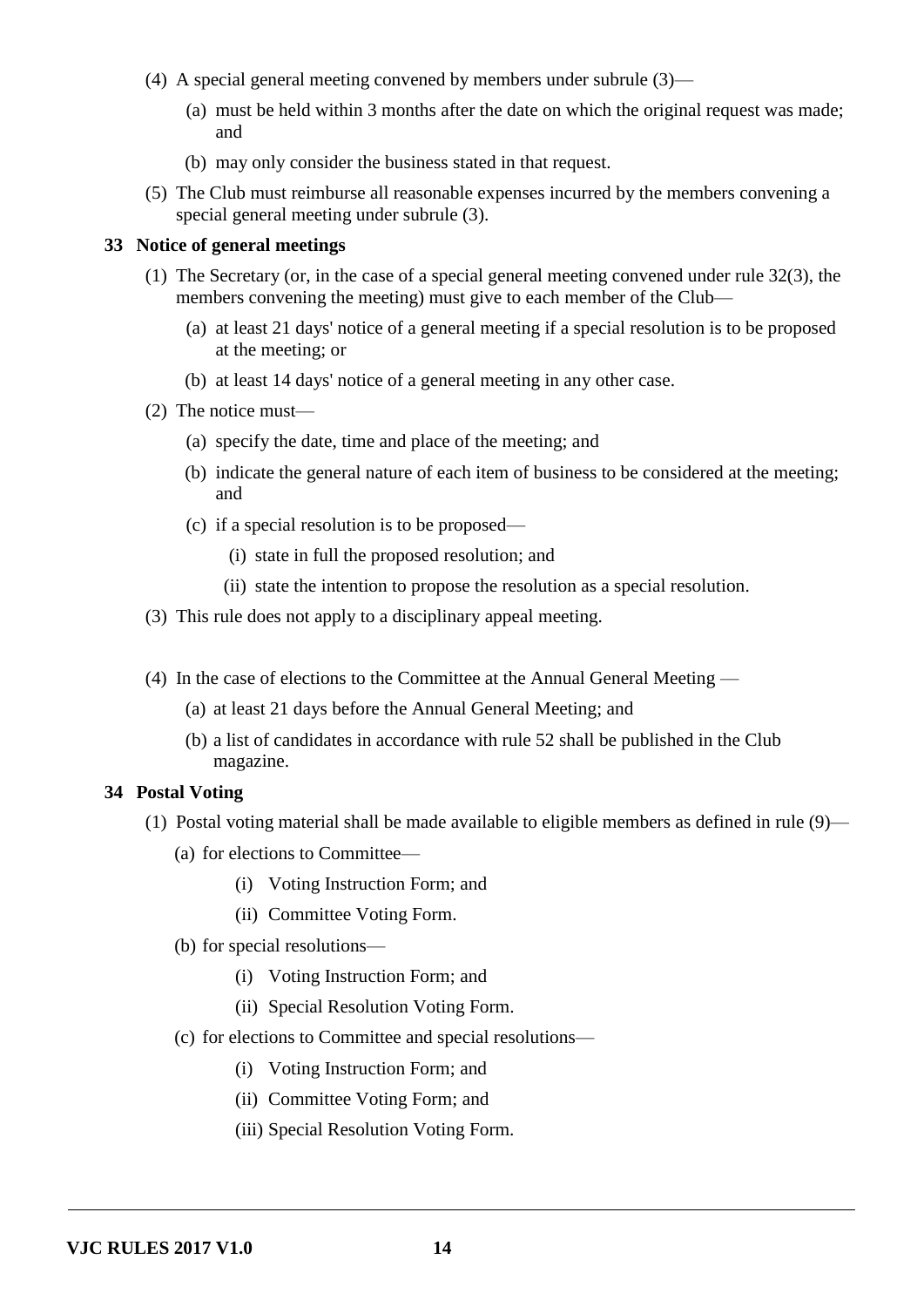- (2) The Committee Voting Form(s) and/or Special Resolution Voting Form(s) must be returned in a sealed envelope along with the signed Voting Instruction Form and addressed to the Returning Officer at the nominated address.
- (3) The Postal Vote must be in the hands of the Returning Officer no later than 24 hours before the meeting at which it is to be used.
- (4) The Chairperson may appoint the Returning Officer prior to the meeting to allow the Returning Officer to count postal votes delivered 24hrs or more before the start of the meeting.
- (5) Any Postal Votes received after this time frame will be considered invalid.
- (6) Any Postal Votes not accompanied by a signed Voting Instruction Form will be considered invalid.

#### **35 Use of technology**

- (1) A member not physically present at a general meeting may be permitted to participate in the meeting by the use of technology that allows that member and the members present at the meeting to clearly and simultaneously communicate with each other.
- (2) For the purposes of this Part, a member participating in a general meeting as permitted under subrule (1) is taken to be present at the meeting and, if the member votes at the meeting, is taken to have voted in person.

#### **36 Quorum at general meetings**

- (1) No business may be conducted at a general meeting unless a quorum of members is present.
- (2) The quorum for a general meeting is the presence (physically, or as allowed under rule 35) of sixteen members, of which six may be members of the Committee (being members under these Rules to vote at a general meeting).
- (3) If a quorum is not present within 30 minutes after the notified commencement time of a general meeting—
	- (a) in the case of a meeting convened by, or at the request of, members under rule 32 the meeting must be dissolved;
	- (b) in any other case—
		- (i) the meeting must be adjourned to a date not more than 21 days after the adjournment; and
		- (ii) notice of the date, time and place to which the meeting is adjourned must be given at the meeting and confirmed by written notice given to all members as soon as practicable after the meeting.
- (4) If a quorum is not present within 30 minutes after the time to which a general meeting has been adjourned under subrule (3)(b), the members present at the meeting (if not fewer than 11) may proceed with the business of the meeting as if a quorum were present.

# **37 Adjournment of general meeting**

- (1) The Chairperson of a general meeting at which a quorum is present may, with the consent of a majority of members present at the meeting, adjourn the meeting to another time at the same place or at another place.
- (2) Without limiting subrule (1), a meeting may be adjourned—
	- (a) if there is insufficient time to deal with the business at hand; or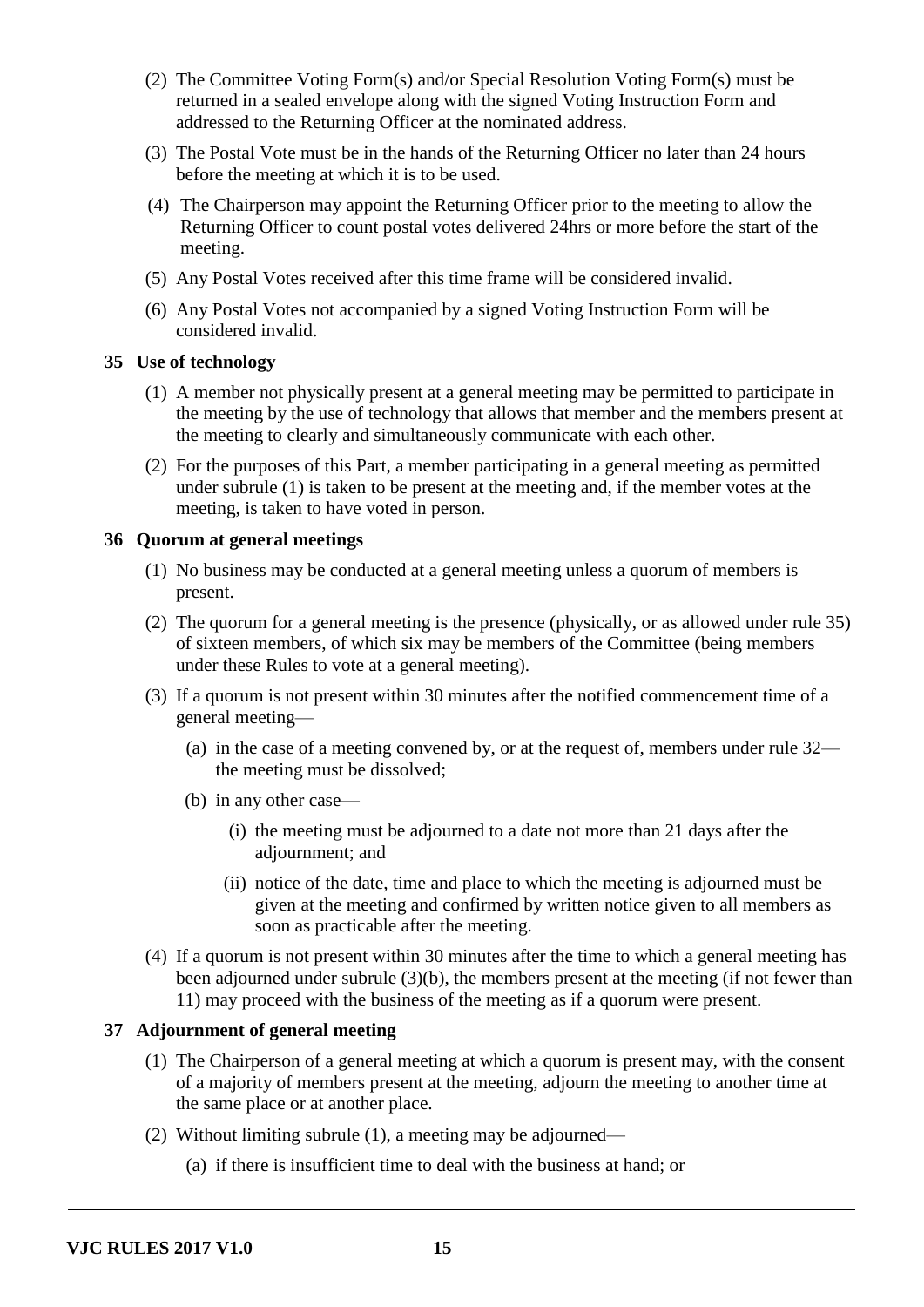- (b) to give the members more time to consider an item of business.
- (3) No business may be conducted on the resumption of an adjourned meeting other than the business that remained unfinished when the meeting was adjourned.
- (4) Notice of the adjournment of a meeting under this rule is not required unless the meeting is adjourned for 14 days or more, in which case notice of the meeting must be given in accordance with rule 33.

#### **38 Voting at general meeting**

- (1) On any question arising at a general meeting—
	- (a) subject to subrule (3), each member who is entitled to vote has one vote; and
	- (b) Upon any question arising at a general meeting of the Club, a member has one vote only: and
	- (c) All votes must be given personally; and
	- (d) in the case of a special resolution (refer rule 39), the question must be decided on a majority of votes of members present; or
	- (e) in the case of an election (refer Division 3, Part 5 of these rules), the question must be decided on a majority of votes of members present.
- (2) If votes are divided equally on a question, the Chairperson of the meeting has a second or casting vote.
- (3) If the question is whether or not to confirm the minutes of a previous meeting, only members who were present at that meeting may vote.
- (4) This rule does not apply to a vote at a disciplinary appeal meeting conducted under rule  $24.$

#### **39 Special resolutions**

A special resolution is passed if not less than three quarters of the members voting at a general meeting whether in person or by postal vote, vote in favour of the resolution.

#### **40 Determining whether resolution carried**

- (1) Subject to subrule (2) or rule 39 if applicable, the Chairperson of a general meeting may, on the basis of a show of hands, declare that a resolution has been—
	- (a) carried; or
	- (b) carried unanimously; or
	- (c) carried by a particular majority; or
	- (d) lost—

and an entry to that effect in the minutes of the meeting is conclusive proof of that fact.

- (2) If a poll (where votes are cast in writing) is demanded by three or more members on any question—
	- (a) the poll must be taken at the meeting in the manner determined by the Chairperson of the meeting; and
	- (b) the Chairperson must declare the result of the resolution on the basis of the poll.
- (3) A poll demanded on the election of the Chairperson or on a question of an adjournment must be taken immediately.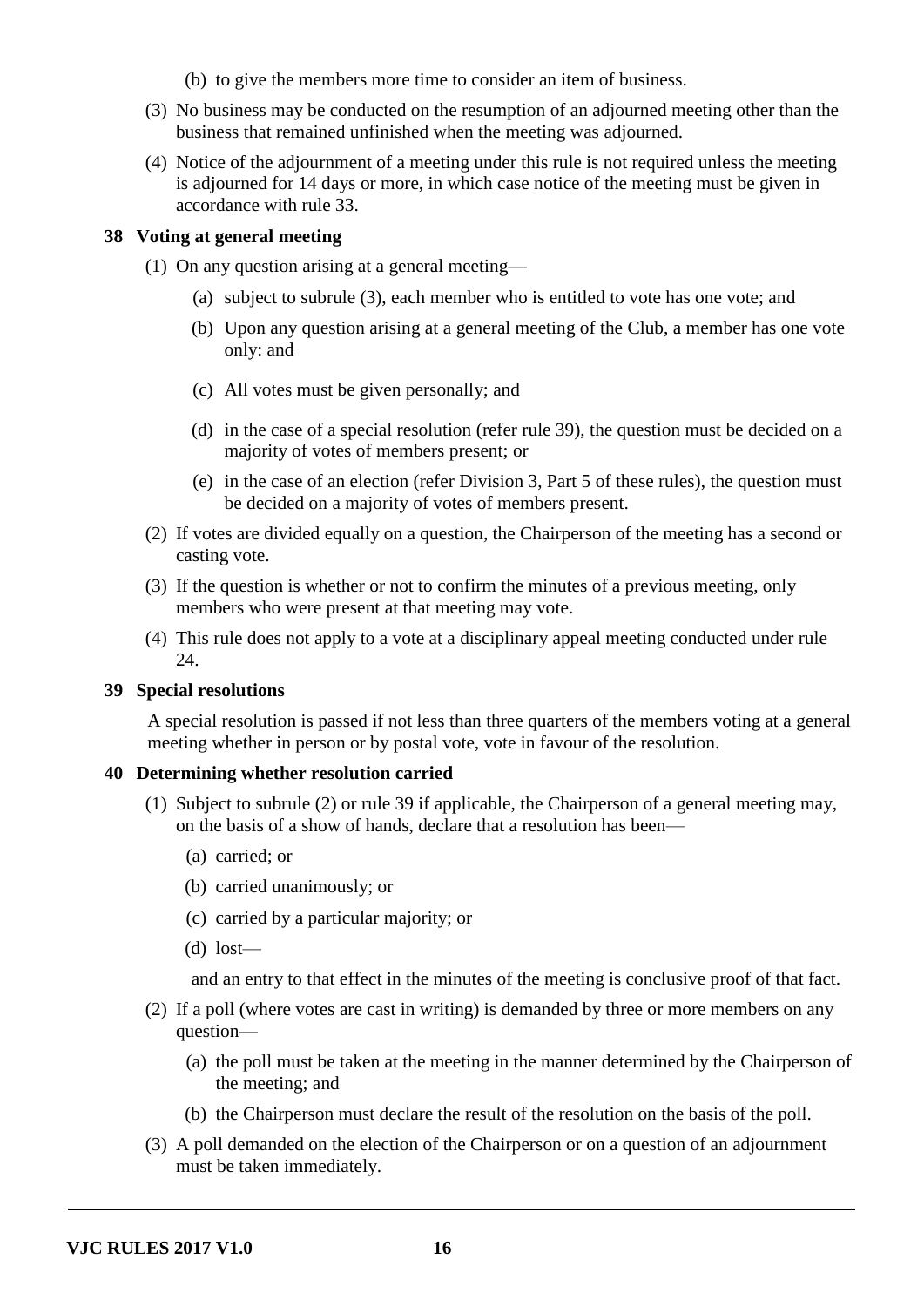(4) A poll demanded on any other question must be taken before the close of the meeting at a time determined by the Chairperson.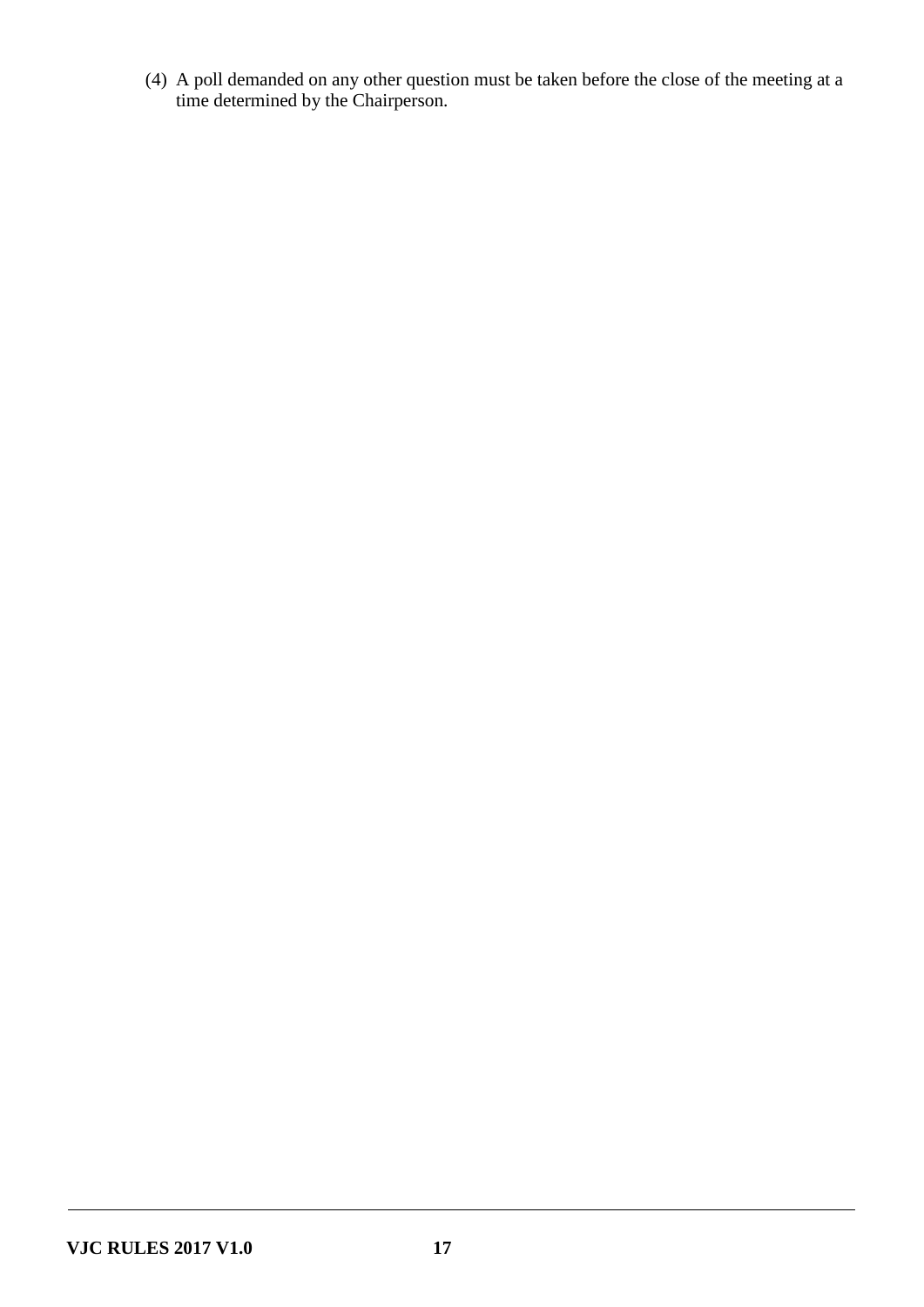# **41 Minutes of general meeting**

- (1) The Committee must ensure that minutes are taken and kept of each general meeting.
- (2) The minutes must record the business considered at the meeting, any resolution on which a vote is taken and the result of the vote.
- (3) In addition, the minutes of each annual general meeting must include—
	- (a) the names of the members attending the meeting; and
	- (b) the financial statements submitted to the members in accordance with rule  $30(4)(b)(ii)$ ; and
	- (c) the certificate signed by two committee members certifying that the financial statements give a true and fair view of the financial position and performance of the Club; and
	- (d) any audited accounts and auditor's report or report of a review accompanying the financial statements that are required under the Act.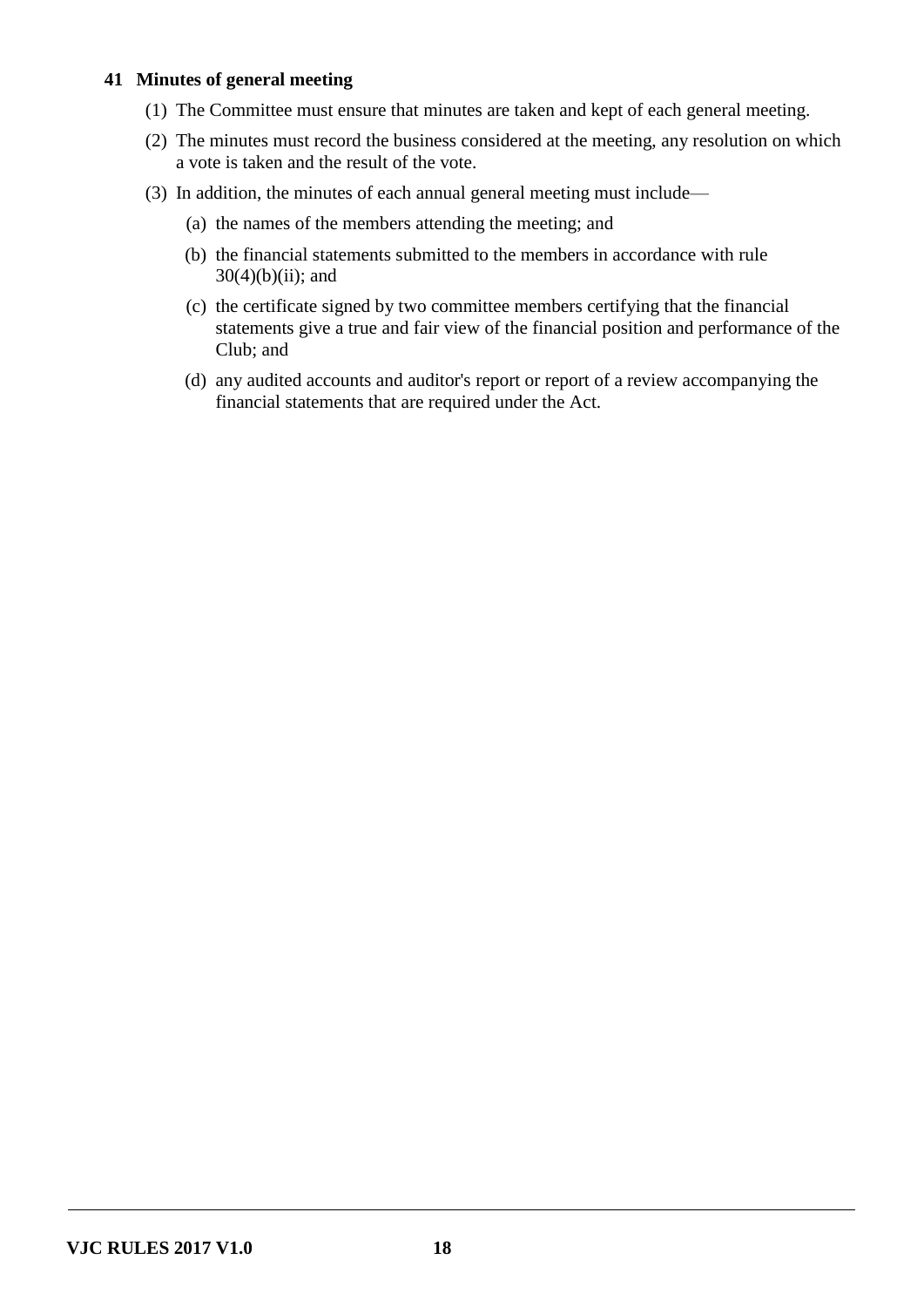# **PART 5—COMMITTEE**

## **Division 1—Powers of Committee**

# **42 Role and powers**

- (1) The business of the Club must be managed by or under the direction of a Committee.
- (2) The Committee may exercise all the powers of the Club except those powers that these Rules or the Act require to be exercised by general meetings of the members of the Club.
- (3) The Committee—
	- (a) shall control and manage the business and affairs of the Club; and
	- (b) may, subject to these Rules, the Act and the Regulations, exercise all such powers and functions as may be exercised by the Club other than those powers and functions that are required by these Rules to be exercised by general meetings of the Club; and
	- (c) shall organise and manage functions where possible and as often as is deemed practicable by the Committee in suitable premises, open to members and visitors; and
	- (d) Bands shall play and some provision must be made for those who wish to be seated and listen to the music and those who wish to dance; and
	- (e) where possible, refreshments are to be on sale; and
	- (f) the Committee may also permit persons to sell jazz-related material at such functions; such as (but not confined to) sound recordings or photographs; and
	- (g) the admission fee to such functions is to be decided upon from time to time by the Committee; and
	- (h) shall arrange for the Club's Financial Statement to be published in Jazzbeat once each year.
- (4) The Committee may—
	- (a) appoint and remove staff; and
	- (b) establish subcommittees consisting of members with terms of reference it considers appropriate.

# **43 Delegation**

- (1) The Committee may delegate to a member of the Committee, a subcommittee or staff, any of its powers and functions other than—
	- (a) this power of delegation; or
	- (b) a duty imposed on the Committee by the Act or any other law.
- (2) The delegation must be in writing and may be subject to the conditions and limitations the Committee considers appropriate.
- (3) The Committee may, in writing, revoke a delegation wholly or in part.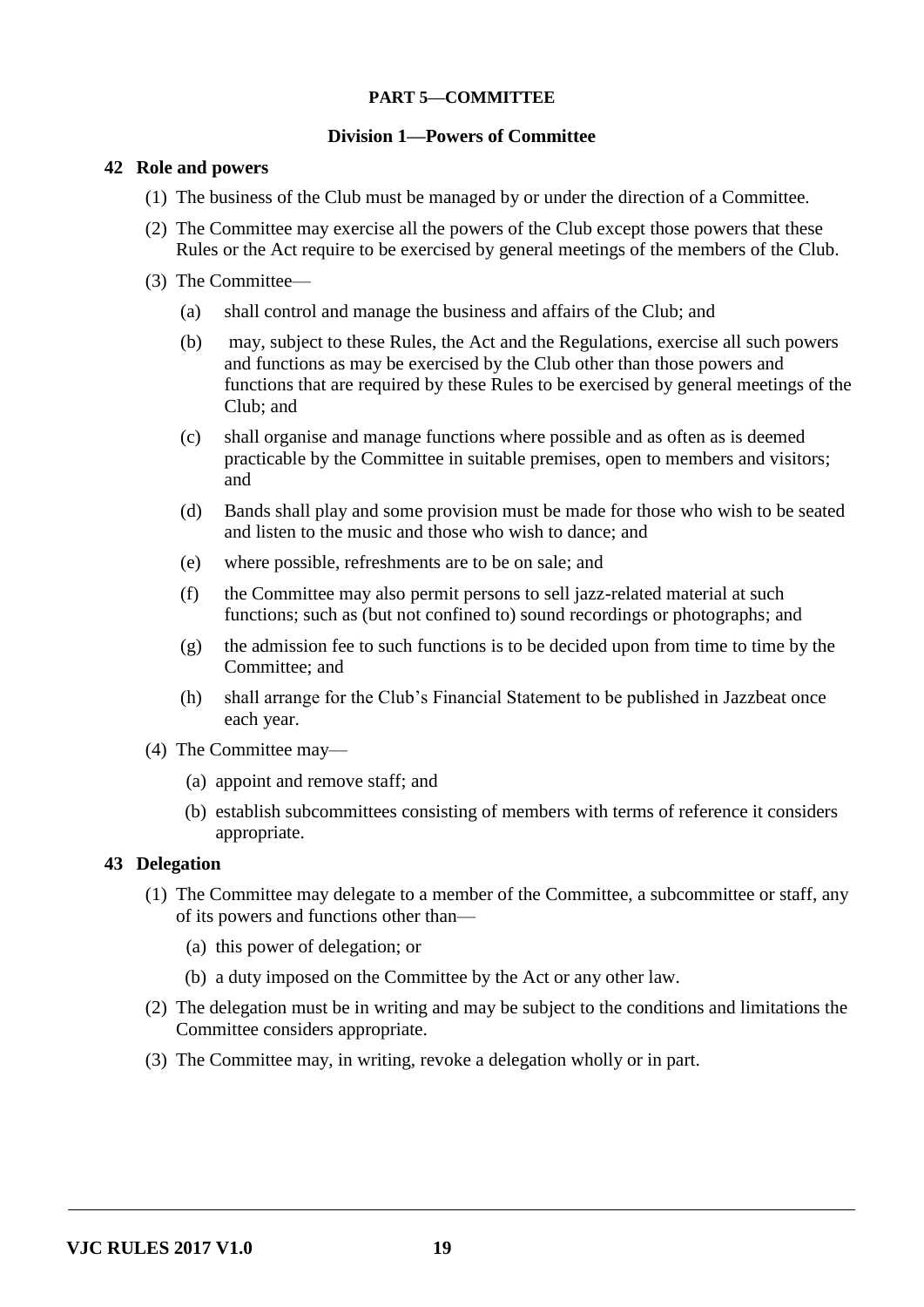# **Division 2—Composition of Committee and duties of members**

## **44 Composition of Committee**

The Committee consists of—

- (a) a President; and
- (b) a Vice-President; and
- (c) a Secretary; and
- (d) a Treasurer; and
- (e) seven (7) ordinary members elected under rule 53.

# **45 General Duties**

- (1) As soon as practicable after being elected or appointed to the Committee, each committee member must become familiar with these Rules and the Act.
- (2) The Committee is collectively responsible for ensuring that the Club complies with the Act and that individual members of the Committee comply with these Rules.
- (3) Committee members must exercise their powers and discharge their duties with reasonable care and diligence.
- (4) Committee members must exercise their powers and discharge their duties—
	- (a) in good faith in the best interests of the Club ; and
	- (b) for a proper purpose; and
	- (c) do all things necessary to provide for good management of the affairs of the Club; and
	- (d) direct the policy of the Club in furtherance of its objectives; and
	- (e) make, amend and rescind By-Laws as may be deemed necessary, subject to ratification by seventy-five (75) percent of members voting at a general meeting; and
	- (f) authorise expenditure of the Club's funds for any purpose in accordance with the objectives of the Club; and
	- (g) instigate, control, superintend and manage any functions which may assist in furthering the objectives of the Club; and
	- (h) impose levies and fees on members and subscribers; and
	- (i) reprimand, suspend or expel members and subscribers for breaches of these Rules, in accordance with the Act; and
	- (j) meet as often as is deemed necessary by the Officers; and
	- (k) grant leave of absence to any of its members provided that such leave does not in total constitute more than thirteen (13) weeks in any one year; and
	- (l) subscribe to and/or become associated or affiliated with any other bodies, the objectives of which are kindred to the objectives of the Club.
- (5) The Committee may engage any jazz band or group of jazz musicians to play at Club functions as it deems expedient and the band leader shall be responsible to the Committee for his or her band.
- (6) All positions in the Committee are strictly honorary and no payment shall be made to any member of the Committee for any service performed for and on behalf of the Club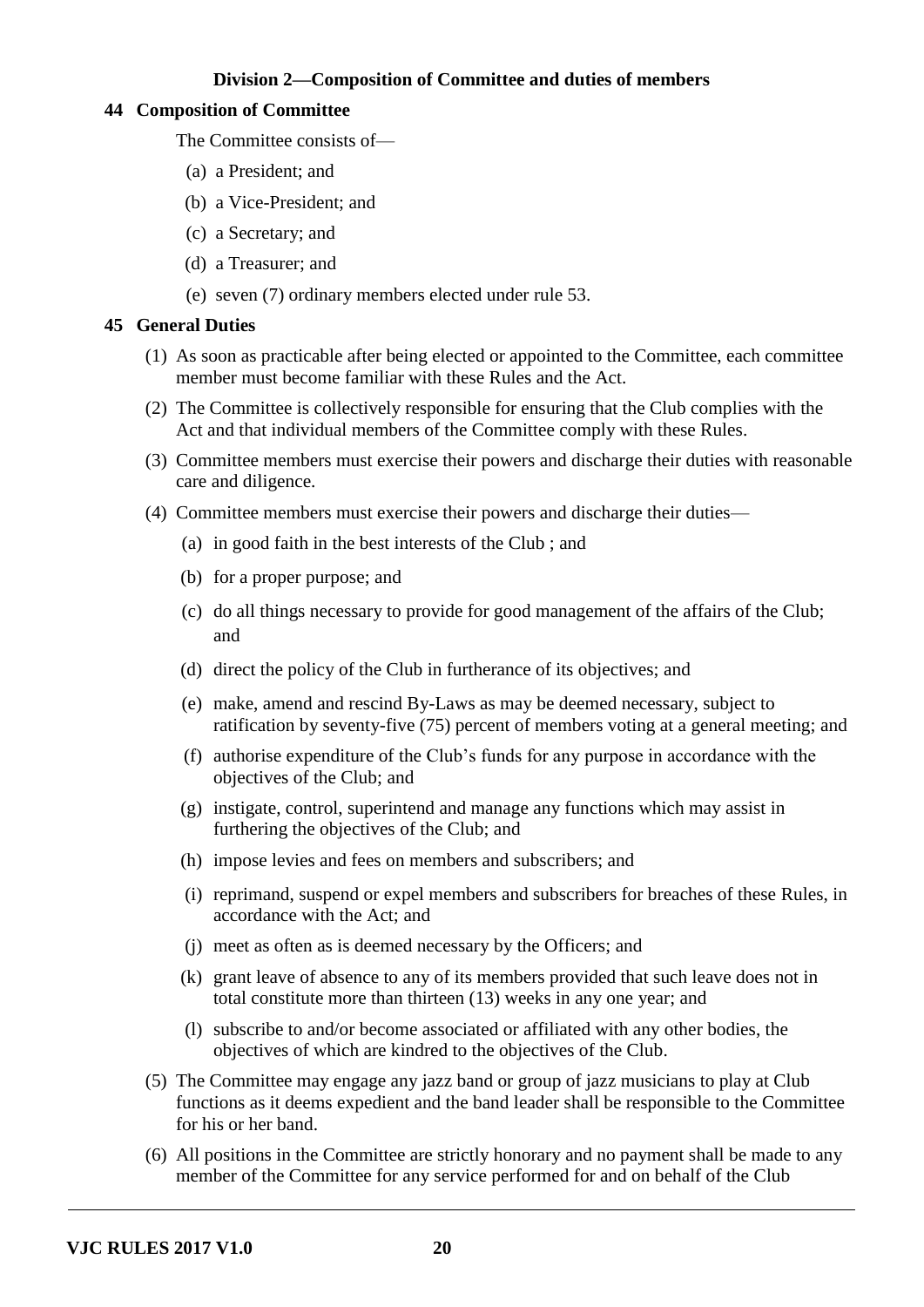however any authorised out-of-pocket expenses incurred by a member of the Committee or any other person performing any duty for and on behalf of the Club shall be paid by the Club on written application accompanied by a valid receipt.

- (7) Committee members and former committee members must not make improper use of—
	- (a) their position; or
	- (b) information acquired by virtue of holding their position so as to gain an advantage for themselves or any other person or to cause detriment to the Club .
- (8) In addition to any duties imposed by these Rules, a committee member must perform any other duties imposed from time to time by resolution at a general meeting.

## **46 President and Vice-President**

- (1) The President is the Chief Executive Officer of the Club and shall preside at all meetings of the Club and carry out their decisions in accordance with these Rules;
- (2) Subject to subrule (3), the President or, in the President's absence, the Vice-President is the Chairperson for any general meetings and for any committee meetings.
- (3) If the President and the Vice-President are both absent, or are unable to preside, the Chairperson of the meeting must be—
	- (a) in the case of a general meeting—a member elected by the other members present; or
	- (b) in the case of a committee meeting—a committee member elected by the other committee members present.

#### **47 Secretary**

- (1) The Secretary must perform any duty or function required under the Act to be performed by the secretary of an incorporated Club.
- (2) The Secretary must—
	- (a) maintain the register of members in accordance with rule 18; and
	- (b) keep custody of the common seal (if any) of the Club and, except for the financial records referred to in rule 70(3), all books, documents and securities of the Club in accordance with rules 72 and 75; and
	- (c) subject to the Act and these Rules, provide members with access to the register of members, the minutes of general meetings and other books and documents; and
	- (d) perform any other duty or function imposed on the Secretary by these Rules.
	- (e) the Secretary shall be responsible for
		- (i) collecting and distributing all mail delivered to the Club's address; and
		- (ii) taking and promptly distributing minutes of all meetings; and
		- (iii) maintaining a register of motions moved and seconded at meetings; and
		- (iv) ensuring that action arising from motions carried is taken; and
		- (v) ensuring that a full list of inwards and outwards correspondence is tabled at meetings and generally assisting the President at all meetings.
- (3) The Secretary must give to the Registrar notice of his or her appointment within 14 days after the appointment.

# **48 Treasurer**

(1) The Treasurer must—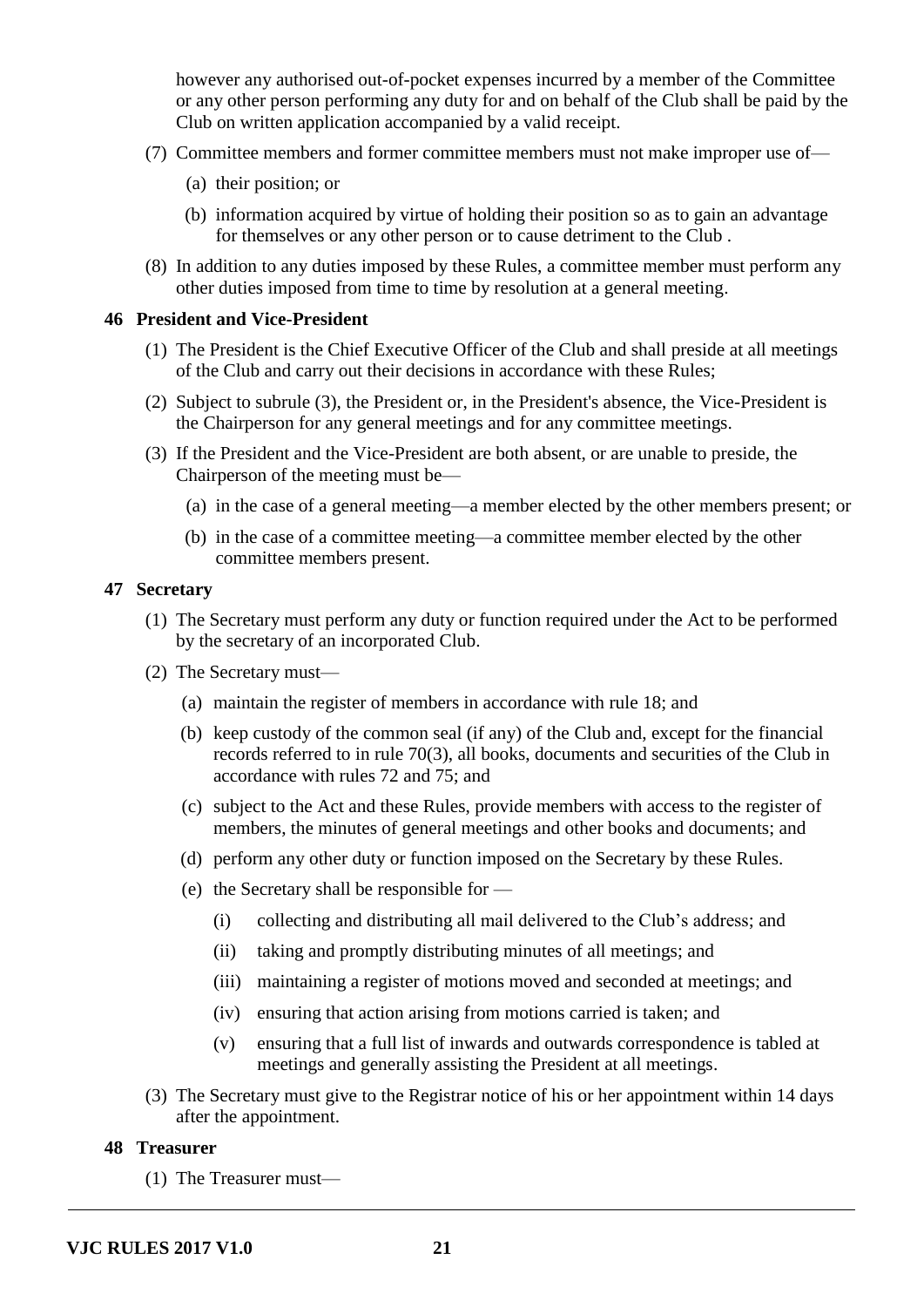- (a) receive all moneys paid to or received by the Club and issue receipts for those moneys in the name of the Club; and
- (b) ensure that all moneys received are paid into the account of the Club within 5 working days after receipt; and
- (c) make any payments authorised by the Committee or by a general meeting of the Club from the Club's funds; and
- (d) ensure cheques are signed by at least 2 committee members.
- (2) The Treasurer must—
	- (a) ensure that the financial records of the Club are kept in accordance with the Act; and
	- (b) coordinate the preparation of the financial statements of the Club and their certification by the Committee prior to their submission to the annual general meeting of the Club.
- (3) The Treasurer must ensure that at least one other committee member has access to the accounts and financial records of the Club.
- (4) The Treasurer shall—
	- (a) Attend all meetings of the Committee unless granted leave of absence and shall keep a correct account of all monies received and expended; and
	- (b) He/she shall under no circumstances pay, lend or otherwise appropriate any of the Club's funds to any member, cause or purpose except when authorised by the Committee; and
	- (c) He/she shall keep the books up to date and have them ready at all times to present to the Committee on demand and shall produce such books to members of the Club when required for inspection and in general perform all such duties as are usually performed by such an officer in a like position; and
	- (d) He/she shall receive annual membership and subscription fees and shall reconcile them with the register of members; and
	- (e) He/she shall reconcile receipts from functions conducted by the Club with attendances of members and non-members at them.

#### **Division 3—Election of Committee members and tenure of office**

#### **49 Who is eligible to be a Committee member**

A member is eligible to be elected or appointed as a committee member if the member—

- (a) is 18 years or over; and
- (b) is entitled to vote at a general meeting.

#### **50 Positions to be declared vacant**

- (1) This rule applies to—
	- (a) the first annual general meeting of the Club after its incorporation; or
	- (b) any subsequent annual general meeting of the Club , after the annual report and financial statements of the Club have been received: and
	- (c) any other matters dealt with; and
	- (d) the Chairperson of the meeting has called for nominations in accordance with rule 51.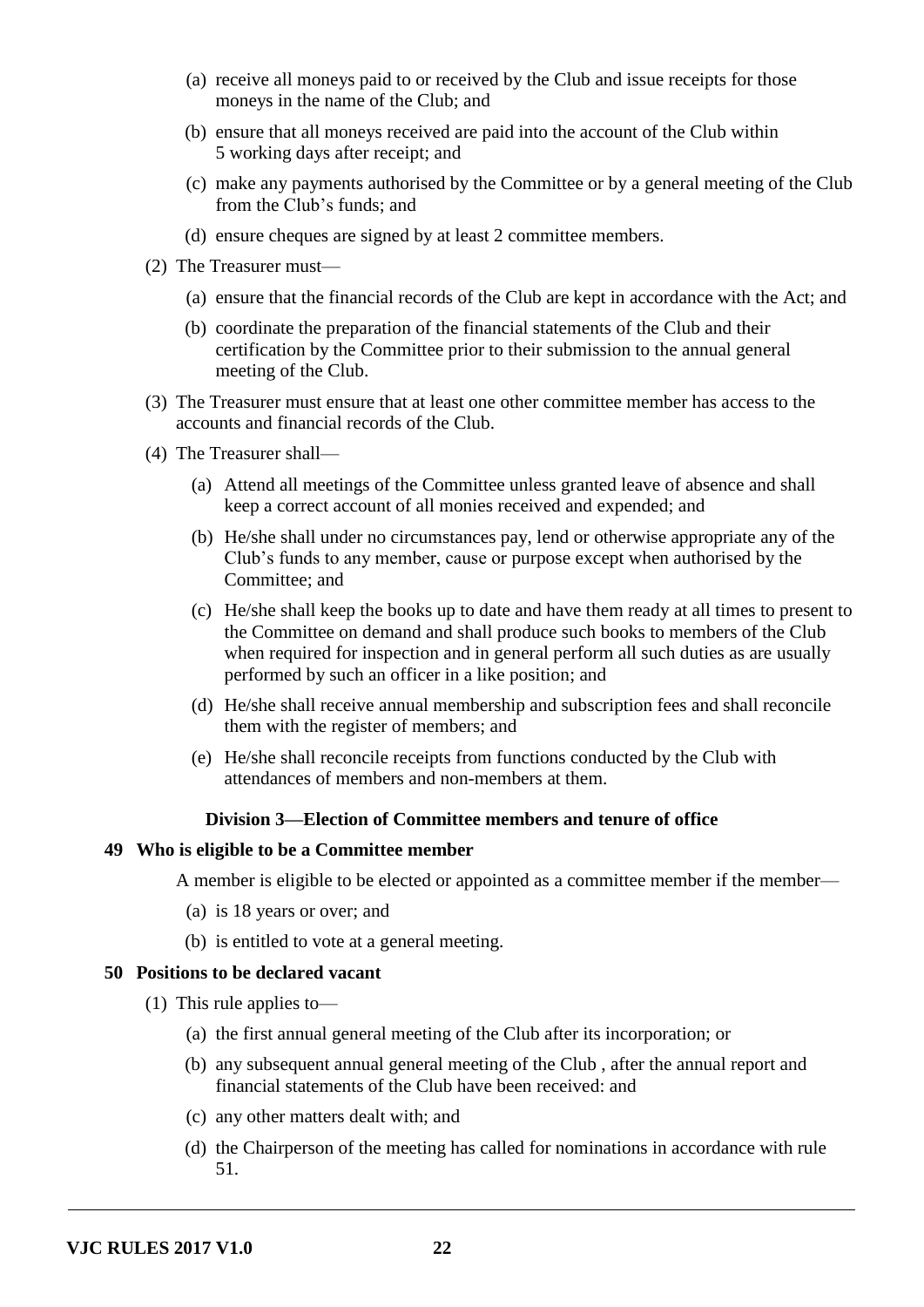(2) subsequent to subrule (1), the Chairperson of the meeting must declare all positions on the Committee vacant and hold elections for those positions in accordance with rules 52 to 54.

# **51 Nominations**

- (1) The Chairperson of the meeting must announce the list of candidates as per rule 33(4)(b).
- (2) Where insufficient candidates have nominated for a position—
	- (a) An eligible member of the Club may
		- i. nominate himself or herself; or
		- ii. with the member's consent, be nominated by another member.
- (3) Where a nominated candidate as per rule 33(4)(b) withdraws—
	- (a) An eligible member of the Club may
		- i. nominate himself or herself; or
		- ii. with the member's consent, be nominated by another member.

# **52 Election of President etc.**

- (1) At the annual general meeting, elections must be held for the following positions—
	- (a) President; and
	- (b) Vice-President; and
	- (c) Secretary; and
	- (d) Treasurer.
- (2) Nominations of candidates for election as officers of the Club or as ordinary members of the committee must be —
	- (a) made in writing, signed by two members of the Club and accompanied by the written consent of the candidate (which may be endorsed on the form of nomination); and
	- (b) delivered to the Secretary of the Club not less than thirty five (35) days before the date fixed for the holding of the annual general meeting.
- (3) A candidate may only be nominated for one office, or as an ordinary member of the Committee, prior to the Annual General Meeting.
- (4) If only one member is nominated for the position, the Chairperson of the meeting must declare the member elected to the position.
- (5) If more than one member is nominated for a position, a ballot must be held in accordance with rule 54.
- (6) On his or her election, the new President may take over as Chairperson of the meeting.

# **53 Election of ordinary members**

- (1) A change in the number of ordinary members of the Committee to hold office for the next year must be determined by special resolution.
- (2) A single election shall be held to fill all of those positions.
- (3) If the number of members nominated for the position of ordinary committee member is less than or equal to the number to be elected, the Chairperson of the meeting must declare each of those members to be elected to the position.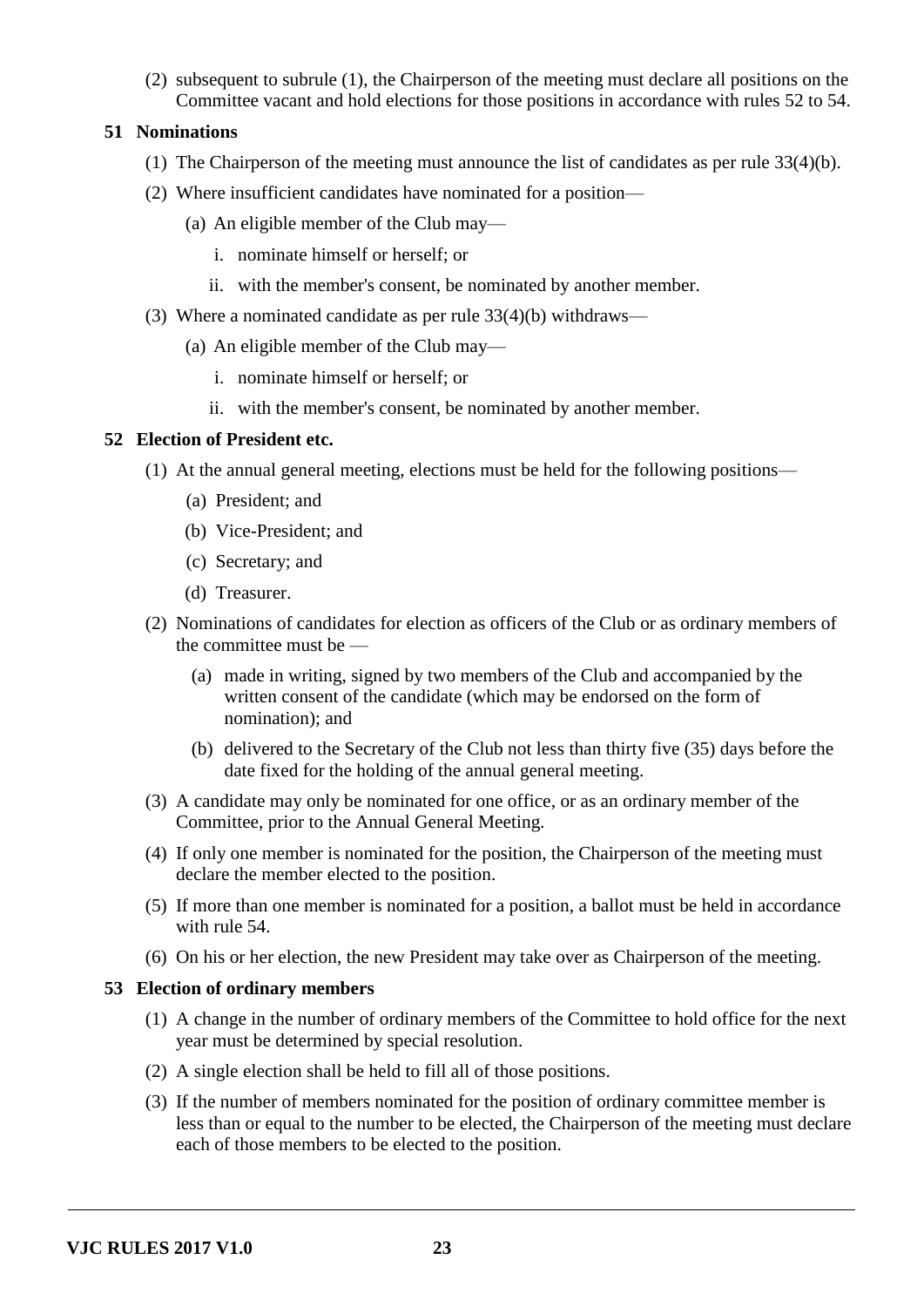(4) If the number of members nominated exceeds the number to be elected, a ballot must be held in accordance with rule 54.

# **54 Ballot**

- (1) If a ballot is required for the election to fill a position, the Chairperson of the meeting, prior to declaring all positions vacant, must appoint a member to act as Returning Officer to conduct the ballot—
	- (a) The Chairperson may appoint the Returning Officer prior to the meeting to allow the Returning Officer to count postal votes delivered 24hrs or more before the start of the meeting.
- (2) The Returning Officer must not be a member nominated for the position.
- (3) Before the ballot is taken, each candidate may make a short speech in support of his or her election.
- (4) The election must be by secret ballot.
- (5) The Returning Officer must provide a Ballot paper to each member present in person— (a) the Ballot paper may be blank or preprinted.
- (6) The voter must write on the ballot paper the name of each candidate for whom they wish to vote; and
	- (a) the voter must not write the names of more candidates than the number to be elected.
- (7) Ballot papers that do not comply with subrule(7)(b) are not to be counted.
- (8) Each ballot paper on which the name of a candidate has been written counts as one vote for that candidate.
- (9) The Returning Officer must declare elected the candidate or, in the case of an election for more than one position, the candidates who received the most votes.
- (10) If the Returning Officer is unable to declare the result of an election under subrule (10) because 2 or more candidates received the same number of votes, the Returning Officer must—
	- (a) conduct a further election by members present for the position in accordance with subrules (4) to (10) to decide which of those candidates is to be elected; or
	- (b) with the agreement of those candidates, decide by lot which of them is to be elected.
- (11) Where a returned voting paper or postal vote is not legible, the Returning Officer must declare and record the vote as invalid.

# **55 Term of office**

- (1) Subject to subrule (3) and rule 56, a committee member holds office until the positions of the Committee are declared vacant at the next annual general meeting.
- (2) A committee member may be re-elected.
- (3) A general meeting of the Club may—
	- (a) by special resolution remove a committee member from office; and
	- (b) elect an eligible member of the Club to fill the vacant position in accordance with this Division.
- (4) A member who is the subject of a proposed special resolution under subrule (3)(a) may make representations in writing to the Secretary or President of the Club (not exceeding a reasonable length) and may request that the representations be provided to the members of the Club.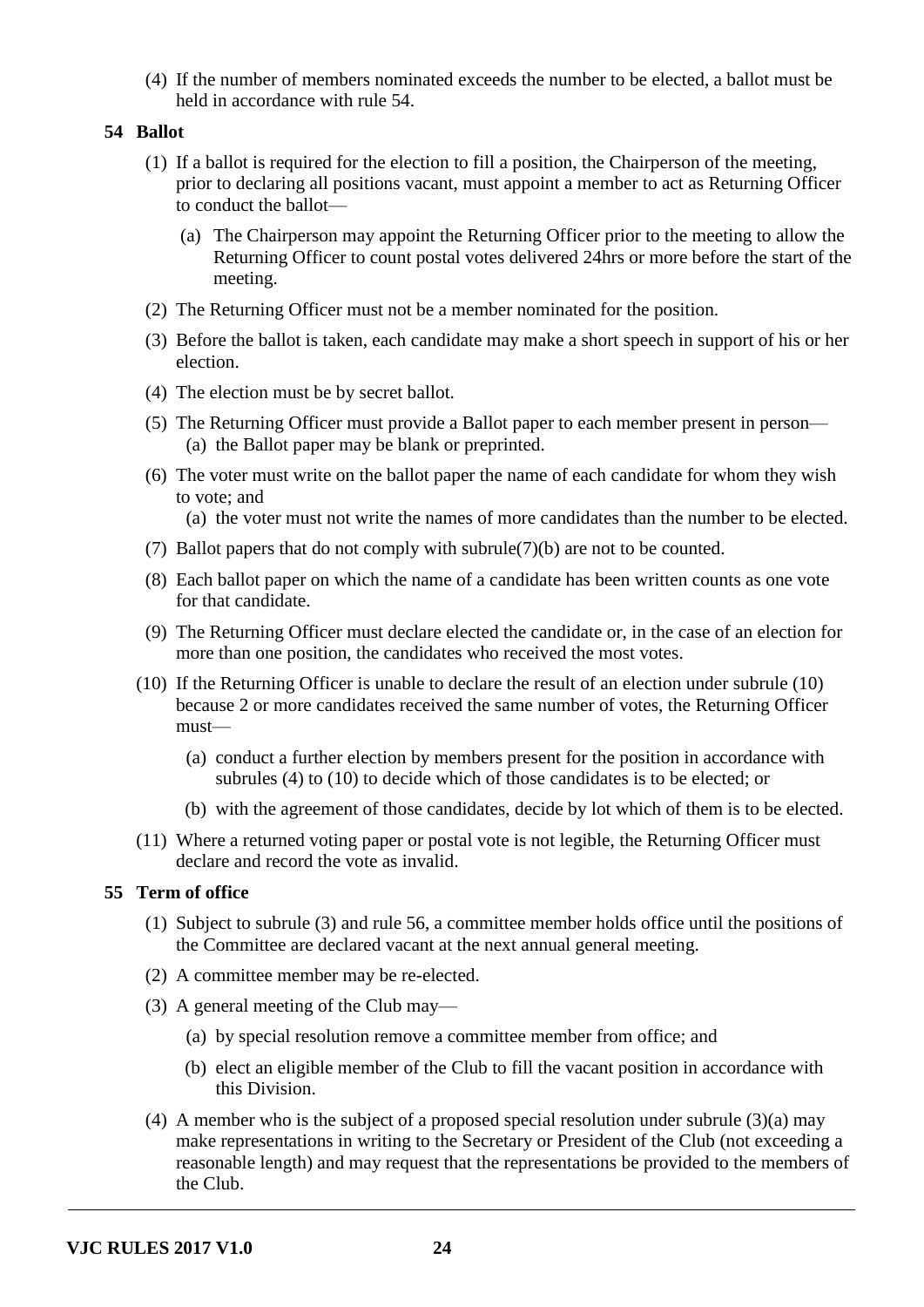(5) The Secretary or the President may give a copy of the representations to each member of the Club or, if they are not so given, the member may require that they be read out at the meeting at which the special resolution is to be proposed.

# **56 Vacation of office**

- (1) A committee member may resign from the Committee by written notice addressed to the Committee.
- (2) A person ceases to be a committee member if he or she—
	- (a) ceases to be a member of the Club ; or
	- (b) fails to attend 3 consecutive committee meetings (other than special or urgent committee meetings) without leave of absence under rule 67; or
	- (c) otherwise ceases to be a committee member by operation of section 78 of the Act.

## **57 Filling casual vacancies**

- (1) The Committee may appoint an eligible member of the Club to fill a position on the Committee that—
	- (a) has become vacant under rule 56; or
	- (b) was not filled by election at the last annual general meeting.
- (2) If the position of Secretary becomes vacant, the Committee must appoint a member to the position within 14 days after the vacancy arises.
- (3) Rule 55 applies to any committee member appointed by the Committee under subrule (1) or (2).
- (4) The Committee may continue to act despite any vacancy in its membership.

# **Division 4—Meetings of Committee**

## **58 Meetings of Committee**

- (1) The Committee must meet at least once a month at the dates, times and places determined by the Committee.
- (2) The date, time and place of the first committee meeting must be determined by the members of the Committee as soon as practicable after the annual general meeting of the Club at which the members of the Committee were elected.
- (3) Special committee meetings may be convened by the President or by any 4 members of the Committee.

# **59 Notice of meetings**

- (1) Notice of each committee meeting must be given to each committee member no later than 2 clear days before the date of the meeting.
- (2) Notice may be given of more than one committee meeting at the same time.
- (3) The notice must state the date, time and place of the meeting.
- (4) If a special committee meeting is convened, the notice must include the general nature of the business to be conducted.
- (5) The only business that may be conducted at the meeting is the business for which the meeting is convened.

# **60 Urgent meetings**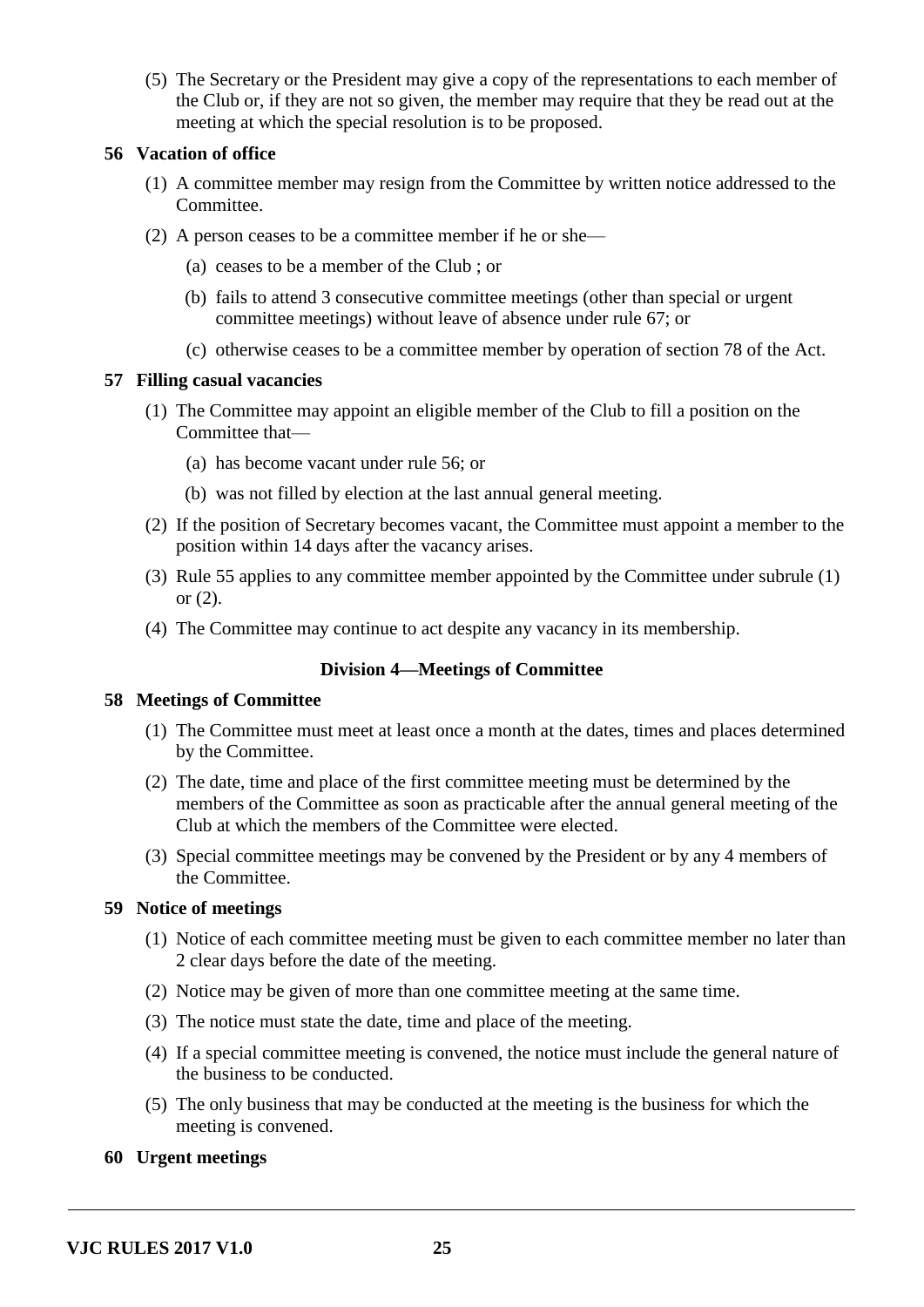- (1) In cases of urgency, a meeting can be held without notice being given in accordance with rule 59 provided that as much notice as practicable is given to each committee member by the quickest means practicable.
- (2) Any resolution made at the meeting must be passed by an absolute majority of the Committee.
- (3) The only business that may be conducted at an urgent meeting is the business for which the meeting is convened.

# **61 Procedure and order of business**

- (1) The procedure to be followed at a meeting of a Committee must be determined from time to time by the Committee.
- (2) The order of business may be determined by the members present at the meeting.

# **62 Use of technology**

- (1) A committee member who is not physically present at a committee meeting may participate in the meeting by the use of technology that allows that committee member and the committee members present at the meeting to clearly and simultaneously communicate with each other.
- (2) For the purposes of this Part, a committee member participating in a committee meeting as permitted under subrule (1) is taken to be present at the meeting and, if the member votes at the meeting, is taken to have voted in person.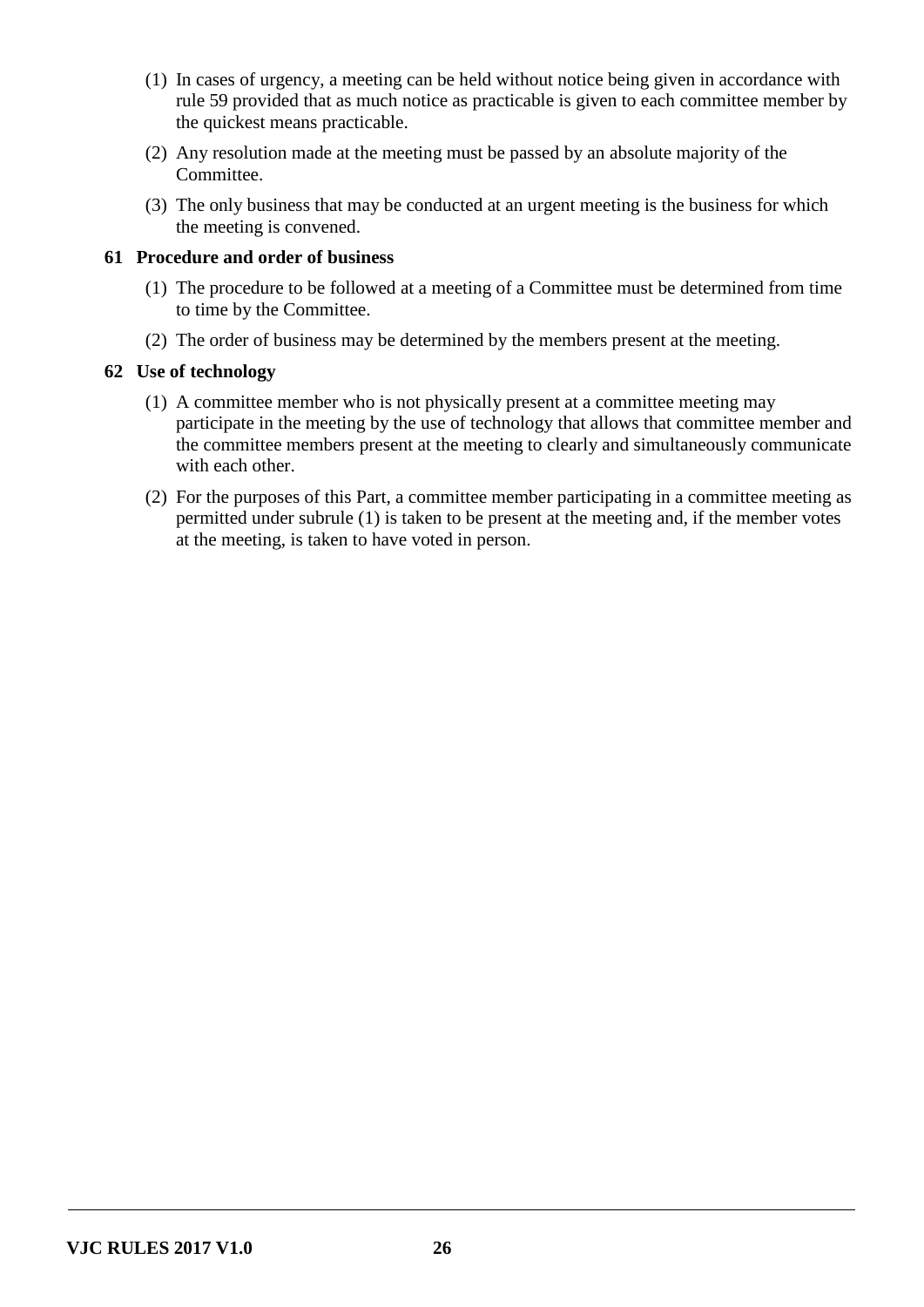# **63 Quorum**

- (1) No business may be conducted at a Committee meeting unless a quorum is present.
- (2) The quorum for a committee meeting is the presence (in person or as allowed under rule 62) of any six members of the committee members holding office.
- (3) If a quorum is not present within 30 minutes after the notified commencement time of a committee meeting—
	- (a) in the case of a special meeting—the meeting lapses;
	- (b) in any other case—the meeting must be adjourned to a date no later than 14 days after the adjournment and notice of the time, date and place to which the meeting is adjourned must be given in accordance with rule 59.

#### **64 Voting**

- (1) On any question arising at a committee meeting, each committee member present at the meeting has one vote.
- (2) A motion is carried if a majority of committee members present at the meeting vote in favour of the motion.
- (3) Subrule (2) does not apply to any motion or question which is required by these Rules to be passed by an absolute majority of the Committee.
- (4) If votes are divided equally on a question, the Chairperson of the meeting has a second or casting vote.

## **65 Conflict of interest**

- (1) A committee member who has a material personal interest in a matter being considered at a committee meeting must disclose the nature and extent of that interest to the Committee.
- (2) The member—
	- (a) must not be present while the matter is being considered at the meeting; and
	- (b) must not vote on the matter.
- (3) This rule does not apply to a material personal interest—
	- (a) that exists only because the member belongs to a class of persons for whose benefit the Club is established; or
	- (b) that the member has in common with all, or a substantial proportion of, the members of the Club .

## **66 Minutes of meeting**

- (1) The Committee must ensure that minutes are taken and kept of each committee meeting.
- (2) The minutes must record the following—
	- (a) the names of the members in attendance at the meeting;
	- (b) the business considered at the meeting;
	- (c) any resolution on which a vote is taken and the result of the vote;
	- (d) any material personal interest disclosed under rule 65.
- (3) The Secretary shall send a copy of the minutes of the meeting to all members who attended a Committee meeting or a general meeting and to members who have registered an apology for that meeting, within 14 days after that meeting.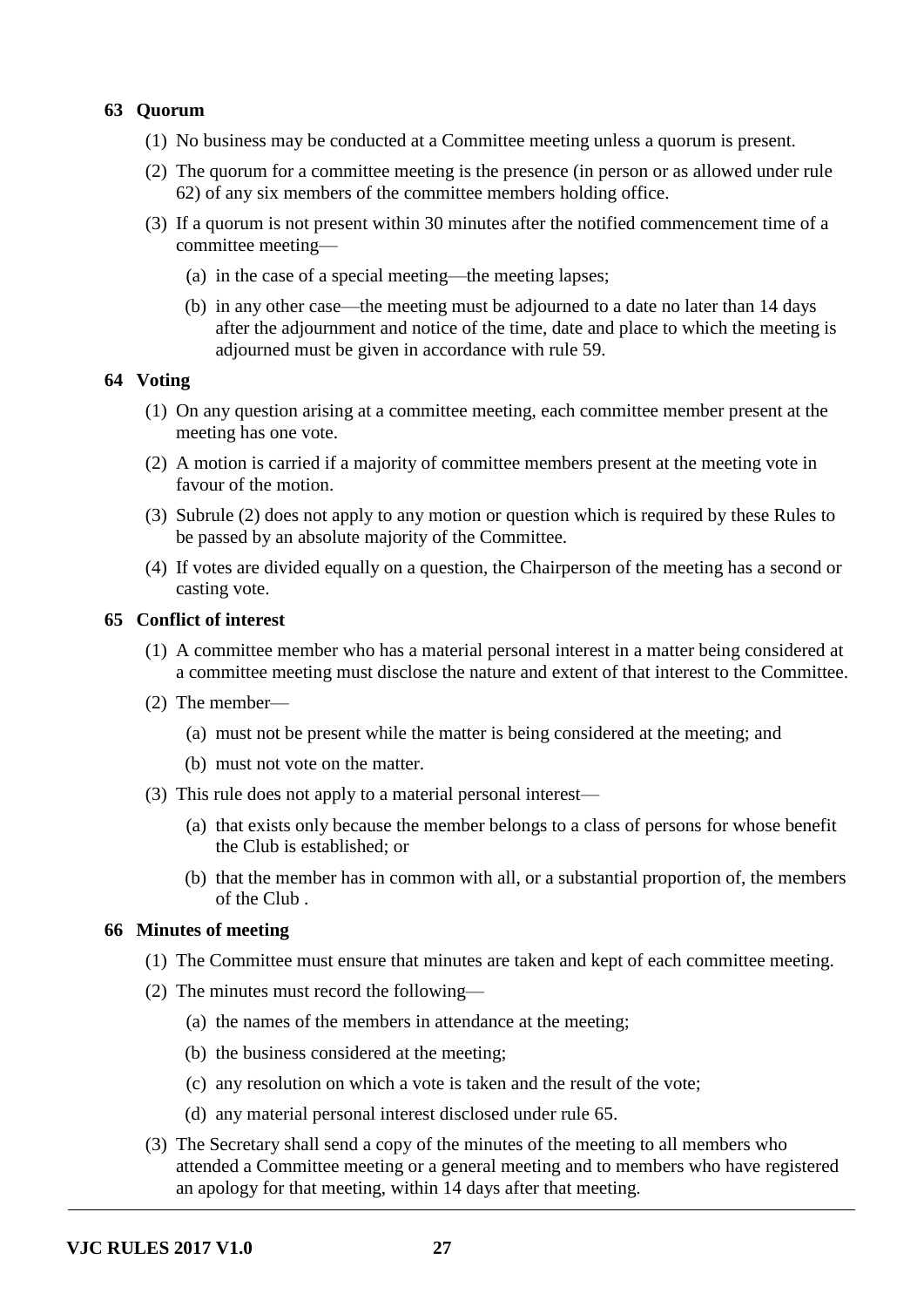(4) Members registered as an apology from a General Meeting should also be sent a copy of all relevant reports tabled at that meeting

# **67 Leave of absence**

- (1) The Committee may grant a committee member leave of absence from committee meetings for a period not exceeding 13 weeks.
- (2) The Committee must not grant leave of absence retrospectively unless it is satisfied that it was not feasible for the committee member to seek the leave in advance.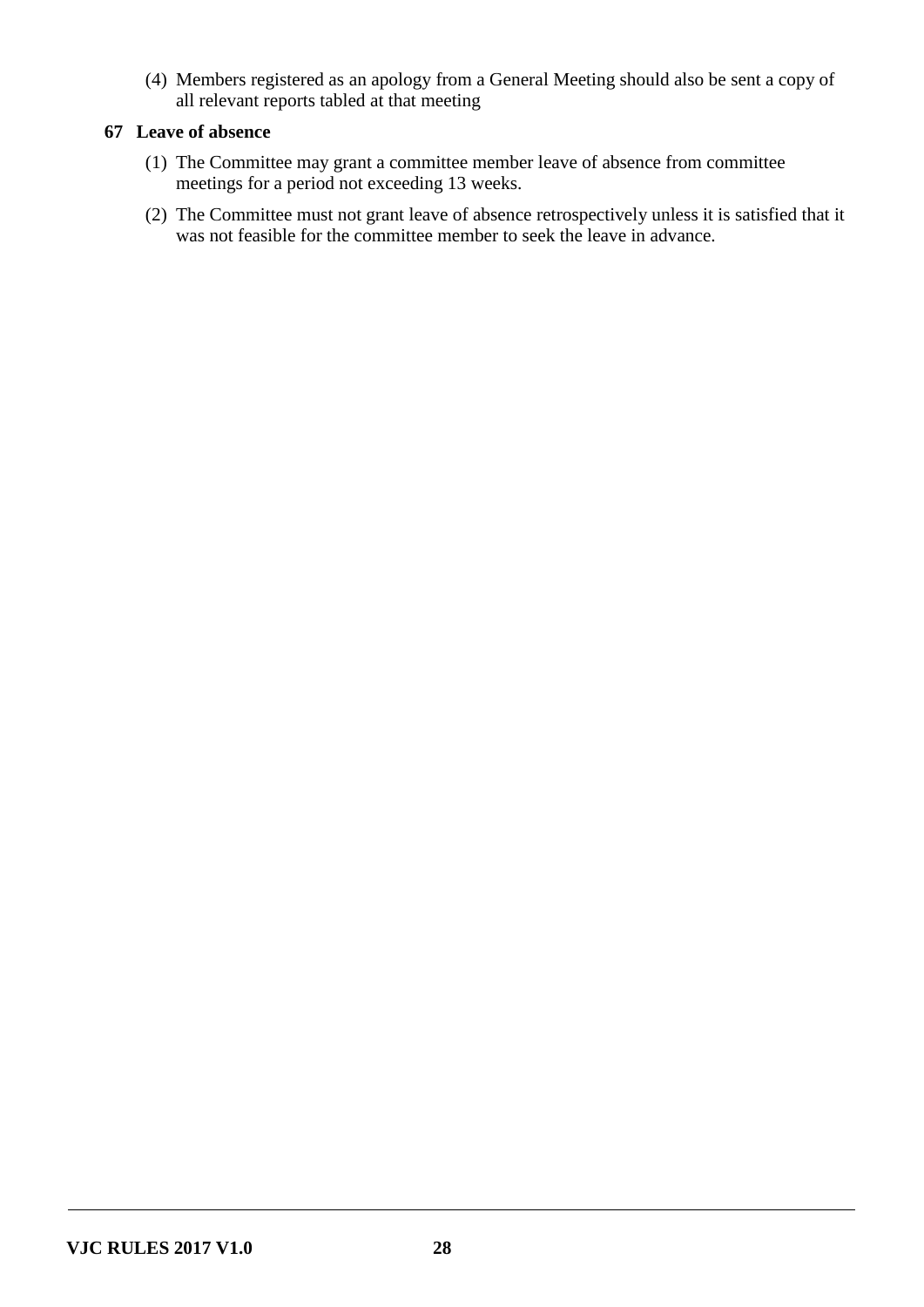# **PART 6—FINANCIAL MATTERS**

## **68 Source of funds**

The funds of the Club may be derived from joining fees, annual subscriptions, donations, fund-raising activities, function entry charges, sale of the Club's merchandise, bequests, donations, grants, interest and any other sources approved by the Committee.

## **69 Management of funds**

- (1) The Club must open an account with a financial institution from which all expenditure of the Club is made and into which all of the Club's revenue is deposited.
- (2) Subject to any restrictions imposed by a general meeting of the Club, the Committee may approve expenditure on behalf of the Club.
- (3) The Committee may authorise the Treasurer to expend funds on behalf of the Club (including by electronic funds transfer) up to a specified limit without requiring approval from the Committee for each item on which the funds are expended.
- (4) All cheques, drafts, bills of exchange, promissory notes and other negotiable instruments must be signed by 2 committee members.
- (5) No person shall have any authority to incur any expenditure on behalf of the Club, except with the approval of the committee and except for the normal recurrent running costs of the Club.
- (6) All funds of the Club must be deposited into the financial account of the Club no later than 5 working days after receipt.
- (7) With the approval of the Committee, the Treasurer may maintain a cash float provided that all money paid from or paid into the float is accurately recorded at the time of the transaction.

## **70 Financial records**

- (1) The Club must keep financial records that—
	- (a) correctly record and explain its transactions, financial position and performance; and
	- (b) enable financial statements to be prepared as required by the Act.
- (2) The Club must retain the financial records for 7 years after the transactions covered by the records are completed.
- (3) The Treasurer must keep in his or her custody, or under his or her control—
	- (a) the financial records for the current financial year; and
	- (b) any other financial records as authorised by the Committee.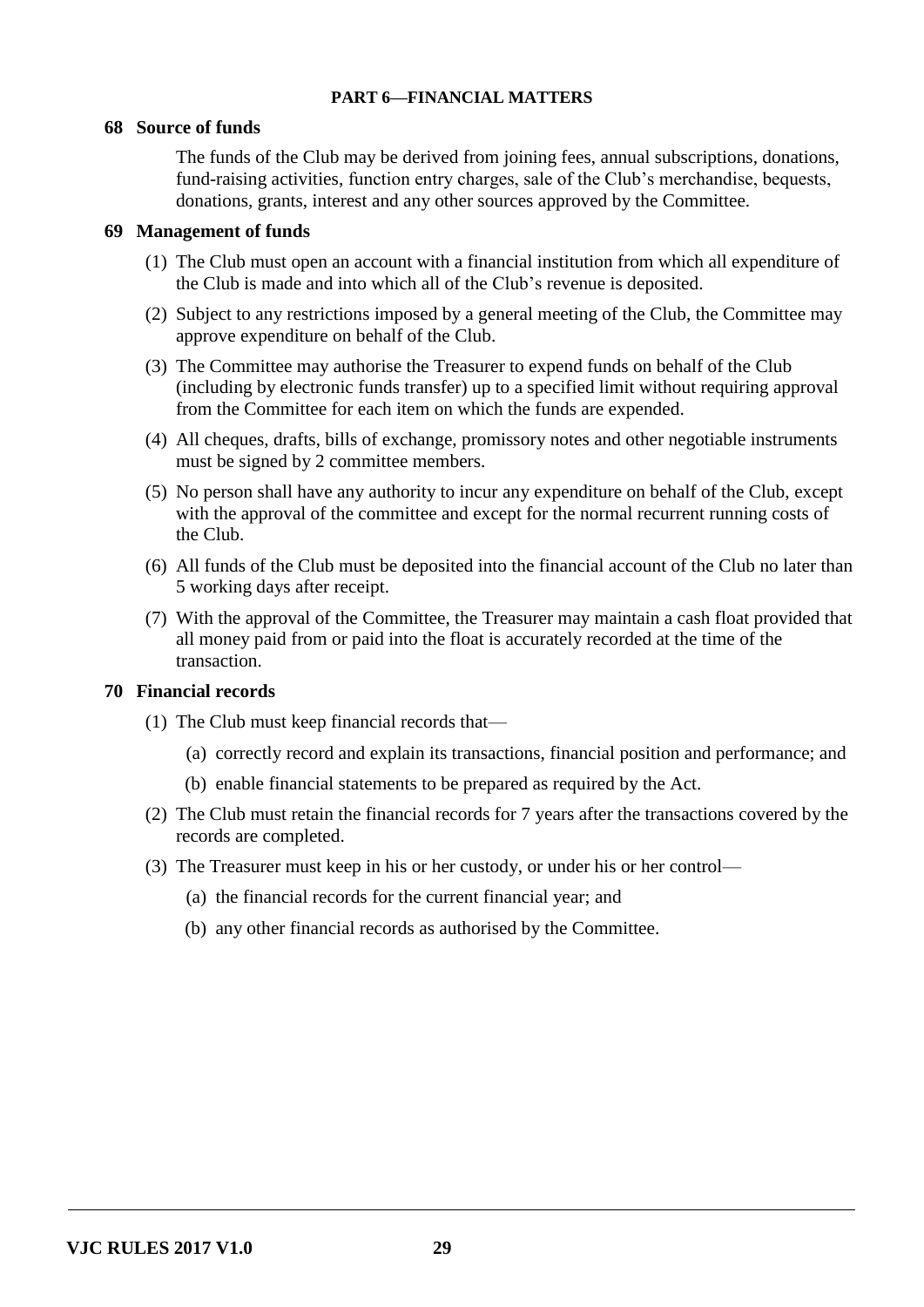# **71 Financial statements**

- (1) For each financial year, the Committee must ensure that the requirements under the Act relating to the financial statements of the Club are met.
- (2) Without limiting subrule (1), those requirements include—
	- (a) the preparation of the financial statements;
	- (b) the review or auditing of the financial statements;
	- (c) the certification of the financial statements by the Committee;
	- (d) the submission of the financial statements to the annual general meeting of the Club;
	- (e) the lodgement with the Registrar of the financial statements and accompanying reports, certificates, statements and fee.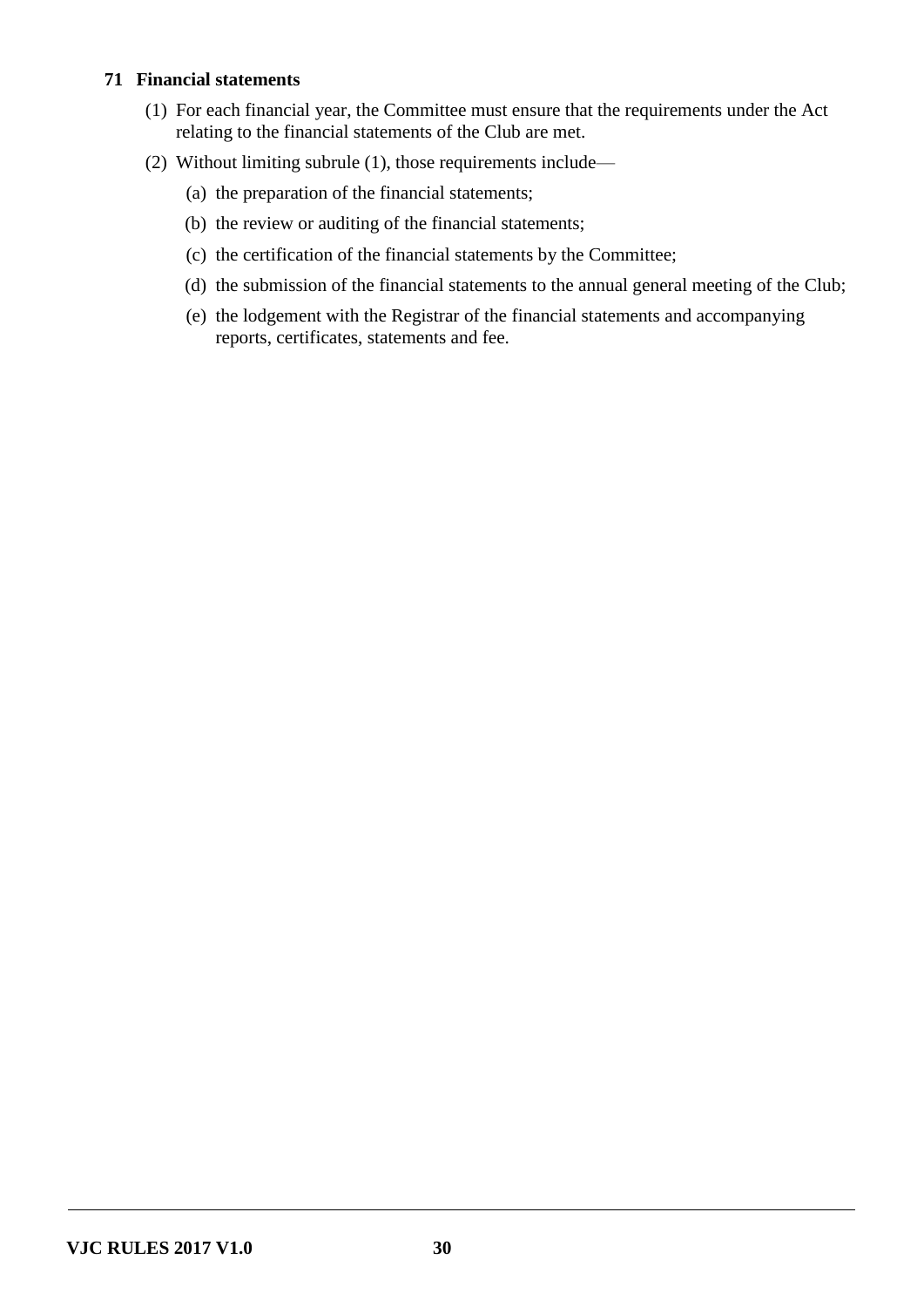## **PART 7—GENERAL MATTERS**

# **72 Common seal**

- (1) The Club may have a common seal.
- (2) If the Club has a common seal—
	- (a) the name of the Club must appear in legible characters on the common seal;
	- (b) a document may only be sealed with the common seal by the authority of the Committee and the sealing must be witnessed by the signatures of two committee members;
	- (c) the common seal must be kept in the custody of the Secretary.

#### **73 Registered address**

The registered address of the Club is—

- (a) the address determined from time to time by resolution of the Committee; or
- (b) if the Committee has not determined an address to be the registered address the postal address of the Secretary.

## **74 Notice requirements**

- (1) Any notice required to be given to a member or a committee member under these Rules may be given—
	- (a) by handing the notice to the member personally; or
	- (b) by sending it by post to the member at the address recorded for the member on the register of members; or
	- (c) by email or facsimile transmission.
- (2) Subrule (1) does not apply to notice given under rule 60.
- (3) Any notice required to be given to the Club or the Committee may be given—
	- (a) by handing the notice to a member of the Committee; or
	- (b) by sending the notice by post to the registered address; or
	- (c) by leaving the notice at the registered address; or
	- (d) if the Committee determines that it is appropriate in the circumstances—
		- (i) by email to the email address of the Club or the Secretary; or
		- (ii) by facsimile transmission to the facsimile number of the Club.

## **75 Custody and inspection of books and records**

- (1) Members may on request inspect free of charge—
	- (a) the register of members, subject to subrule (2);
	- (b) the minutes of general meetings;
	- (c) subject to subrule (2), the financial records, books, securities and any other relevant document of the Club, including minutes of Committee meetings.
- (2) The Committee may refuse to permit a member to inspect records of the Club that relate to confidential, personal, employment, commercial or legal matters or where to do so may be prejudicial to the interests of the Club.